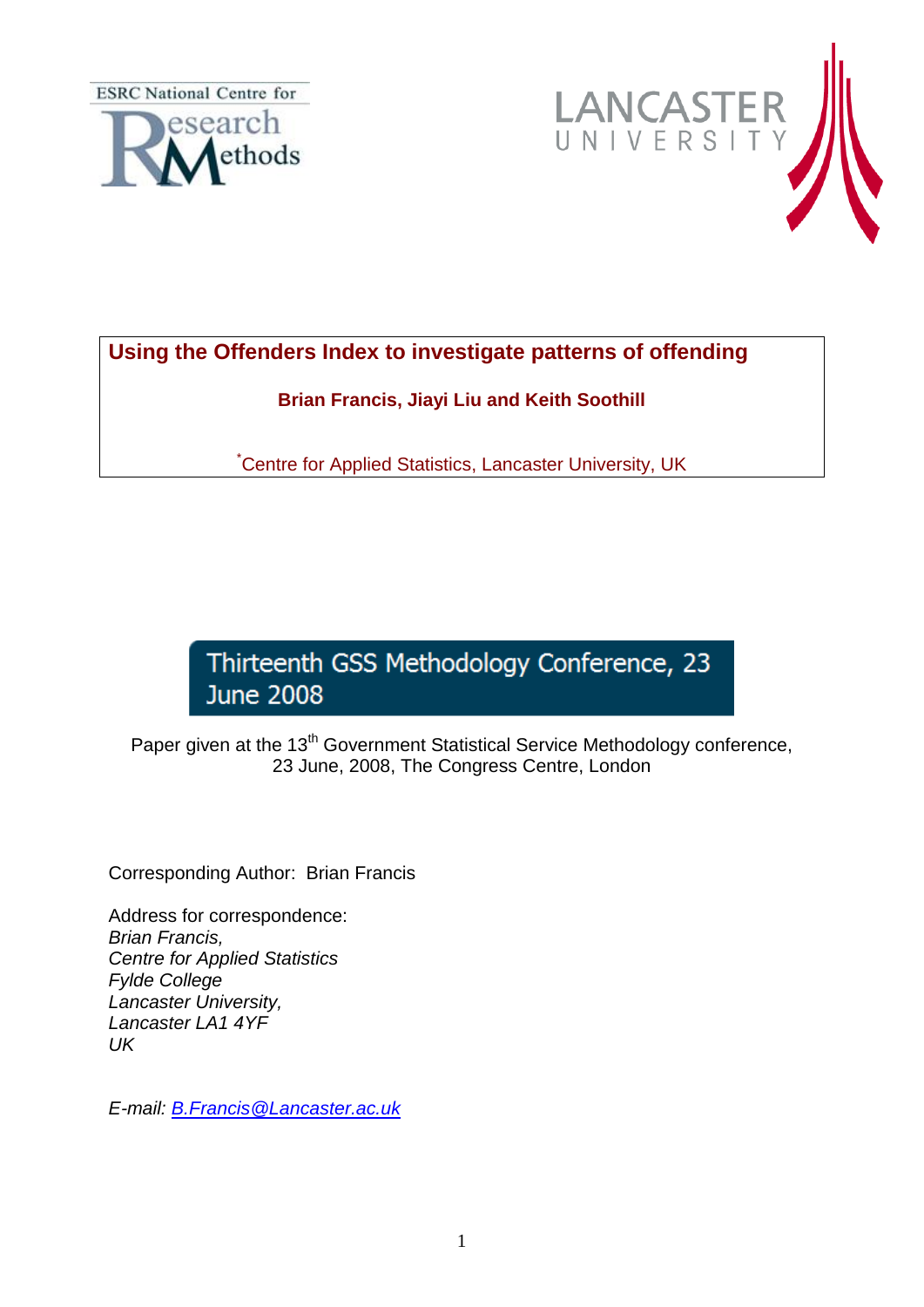#### **Abstract**

The Offenders Index is a rich data source which consists of criminal conviction information collected from the courts. While it has been used to identify, for example, the proportions of particular birth years which have had a criminal conviction, there has been little interest in how the types of offences which offenders are convicted change over time.

In this talk, we describe the problem of identifying patterns of offending behaviour, with the aim of identifying criminal lifestyles and how these might change over time. A latent class approach provides the methodological basis, and allows us to identify group profiles and the likely number of groups. While many offending patterns appear to be single offence, other offenders are involved in a mix of activity, some involving violence and others not. We observe strong changes over time and across birth cohorts, with the proportion of female offenders brought before the courts rising dramatically for some latent classes in later cohorts. While procedural changes offer some explanation of these results, social change will also play a part.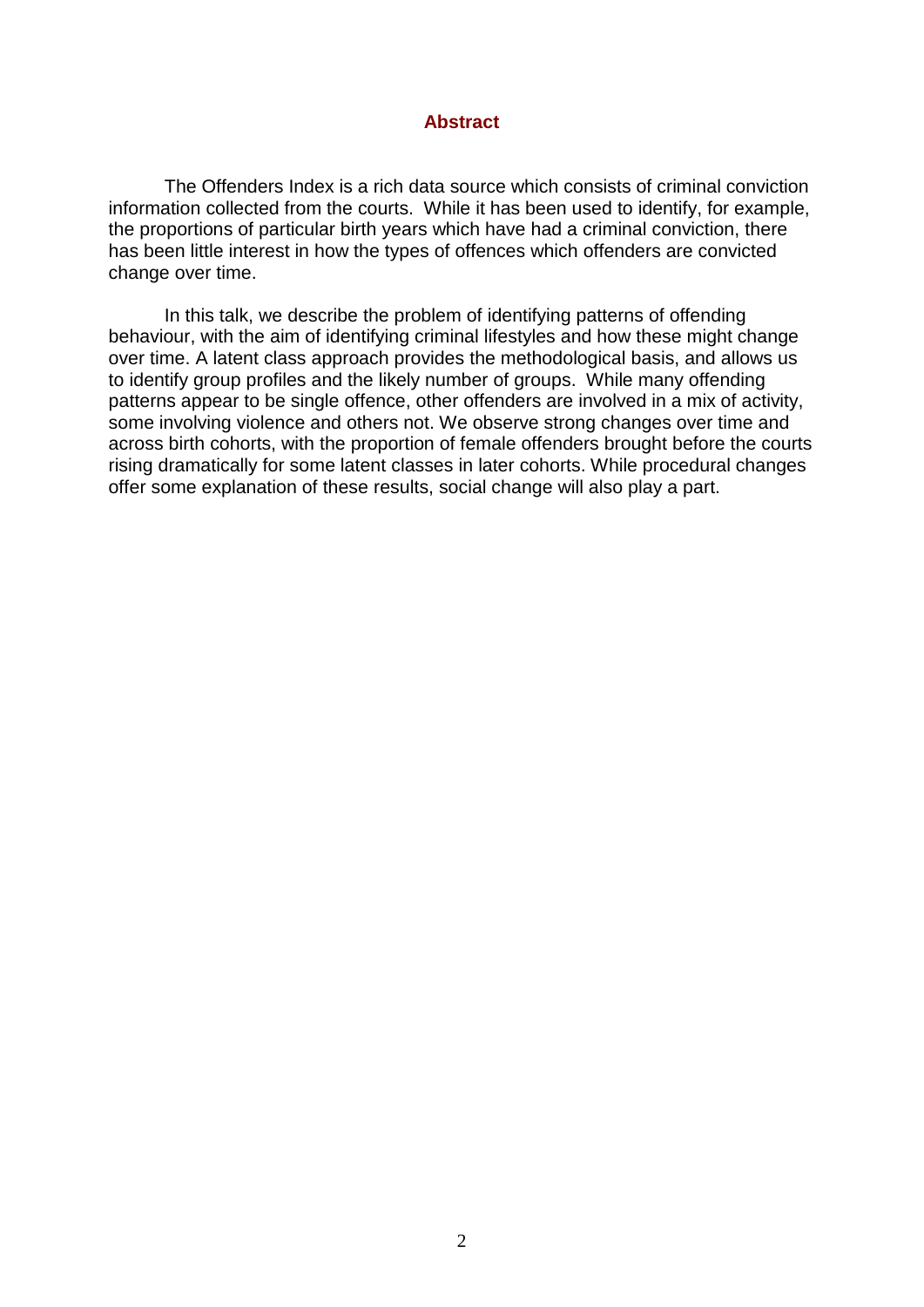#### **Introduction**

The aim of this paper is to provide a general overview of an ongoing research programme on criminal careers which seeks to use the Offenders Index to explore a variety of issues related to changing patterns over time. In our work there are both *substantive* issues - which involve investigating changes in the patterns of criminal careers over the life course and specifically focusing on the nature of offending - and *methodological* issues – which involve developing new methods for assessing changes in the nature of offending over time and to take advantage of modern administrative datasets such as the Offenders Index. After a brief summary of some of our work to date, this paper provides some initial thoughts and preliminary findings on disentangling age, period (or year) and cohort (or generational) effects when considering changes over time.

Focusing on age, period and cohort effects highlights our attempt to work on important substantive, methodological and statistical matters relating to criminal careers. The study of criminal careers is a burgeoning research area but understanding age, period and cohort effects is a comparatively neglected area. There are at least three reasons. Firstly, criminologists have not fully grasped the importance of the topic. Secondly, there are methodological issues to confront as datasets are difficult to obtain which can be used to probe the topic. Finally, there are some crucial statistical issues which also need to be addressed. As stated, we present some initial thoughts and preliminary findings. But, first, some of our work so far in the area of criminal careers.

#### **Research to date**

Our team has been operative for over fifteen years embracing topics in both crime and health. However, our focus more specifically on criminal careers began with an analysis of a long-term follow-up of white-collar offenders (Soothill et al., 1997; Soothill et al., 1999a) and a similar long-term follow-up of sex offenders (Soothill and Francis, 1997; Ackerley et al., 1998; Soothill et al., 1998; Soothill and Francis, 1999; Soothill et al., 2000; Escarela et al., 2000; Soothill et al., 2002d; Soothill et al., 2005a, b). Our interest then embraced homicide (Soothill et al., 1999b; Francis and Soothill. 2000; Soothill et al., 2002b, 2002d; Francis et al. 2004) together with a specific focus on the media coverage of homicide (Soothill et al., 2002c; Peelo et al., 2004). Methodological issues came to the fore in grappling with the concept of crime seriousness (Francis et al., 2001). In parallel, an interest developed on some specific serious offences (e.g. incest (Soothill and Francis, 2002); arson (Soothill et al., 2004b), perjury (Soothill et al., 2004c); kidnapping (Soothill et al., 2007; Liu et al., 2008)) and more recently on the inter-relationships and sequencing of selected serious offences (e.g. Soothill et al., 2008b).

However, throughout the last five years a more general focus on patterns of offending has also emerged (Soothill et al., 2002a; Francis et al., 2004a). Increasingly, we have become interested in the issues of changes over time (e.g. Soothill et al., 2003, 2004a; Francis et al., 2004b; Francis and Soothill, 2005; Francis et al., 2007; Soothill et al., 2008; Soothill et al., in press). It is this latter interest which underpins the substantive and methodological issues raised in this paper. Meanwhile, we were also recognising the importance of comparative work, using other datasets, and linking with other investigators (e.g. Christofferson et al., 2003, 2005, 2007, 2008)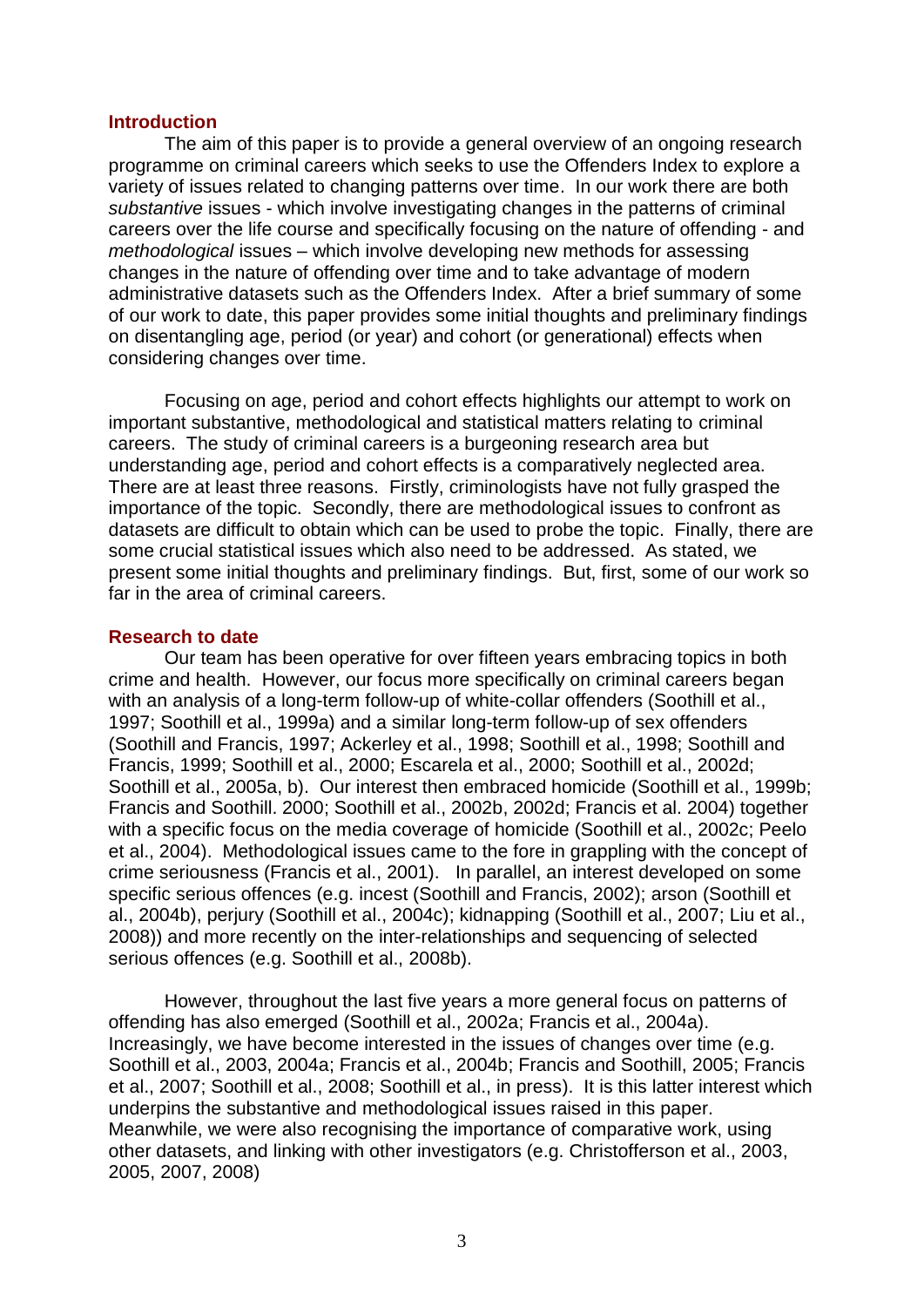#### **Importance of age, period and cohort models**

It is important to clarify why we are interested in trying to separate out the effects of age, period and cohort effects for, as already mentioned, it has not been an issue – with some notable exceptions – that has engaged criminologists. There are probably at least two reasons for this. Mainly it is because, as we shall argue later, criminological explanations have tended – both traditionally and in contemporary times – to be somewhat static. In short, they have tended not to consider or to embrace change. In fact, this has become more of a problem in the last decade or so as criminological discourse, certainly in policy terms, has been increasingly dominated by a psychological framework. With the focus on the individual, societal change has tended to be disregarded. In contrast, sociologists who, for around a quarter of a century from the mid-1960s, provided the dominant discourse in criminology recognised the importance, both potential and actual, of changes within and between societies but rather lacked the wherewithal and the tools to analyse change. The wherewithal consisted of appropriate datasets to attempt to measure change while the tools included the appropriate statistical techniques which needed to be sharpened for the task.

Within this ocean of neglect, one of the important exceptions in focusing upon change was the work of the illustrious, but sadly late, criminologist, Leslie Wilkins who started his career as an engineer, eventually becoming Deputy Director of the Home Office and then subsequently emerging as a famous professor of criminology at the Universities of California and then New York in the United States. Wilkins had the fairly unusual attributes of being a criminologist – his book, *Social Deviance: Social Policy, Action and Research*, should be regarded as a minor classic – and a statistician. Wilkins's work on considering so-called 'delinguent generations' involved the development of an ingenious dataset and the use of statistical techniques which are both enterprising and challengeable. Certainly his work produced a minor flurry of debate on the methodological foundation of his work which both supported (e.g. Pullum, 1977) and challenged his thesis (e.g. Rose, 1968). In a thoughtful contribution, Farrington brought the debate to a rather premature conclusion by suggesting that Wilkins was proved to be wrong. However, the story is certainly not complete in terms of understanding age, period and cohort effects. Probably most criminologists are perhaps relieved that the matter is not currently a flavour of the month, for the technical issues to confront are undoubtedly daunting. Nevertheless, one should not underestimate its importance criminologically.

In brief, the question is whether changing patterns of crime are due to: i. Age effects The relationship of age to crime is well known. Age effects are often thought of as biological or psychological processes affecting the teenage years, or decreasing parental controls in that period (Farrington, 1986). ii. Period or year effects which affect all ages equally. These could be economic changes, government policy changes, global and national events III. Cohort or generational effects where each generation thinks anew about criminal activity based on unique experiences in childhood. Some researchers have related the birth cohort size to changing criminal activity (see e.g. Maxim (1985), so that increasing crime is associated with larger cohorts and greater competition for jobs.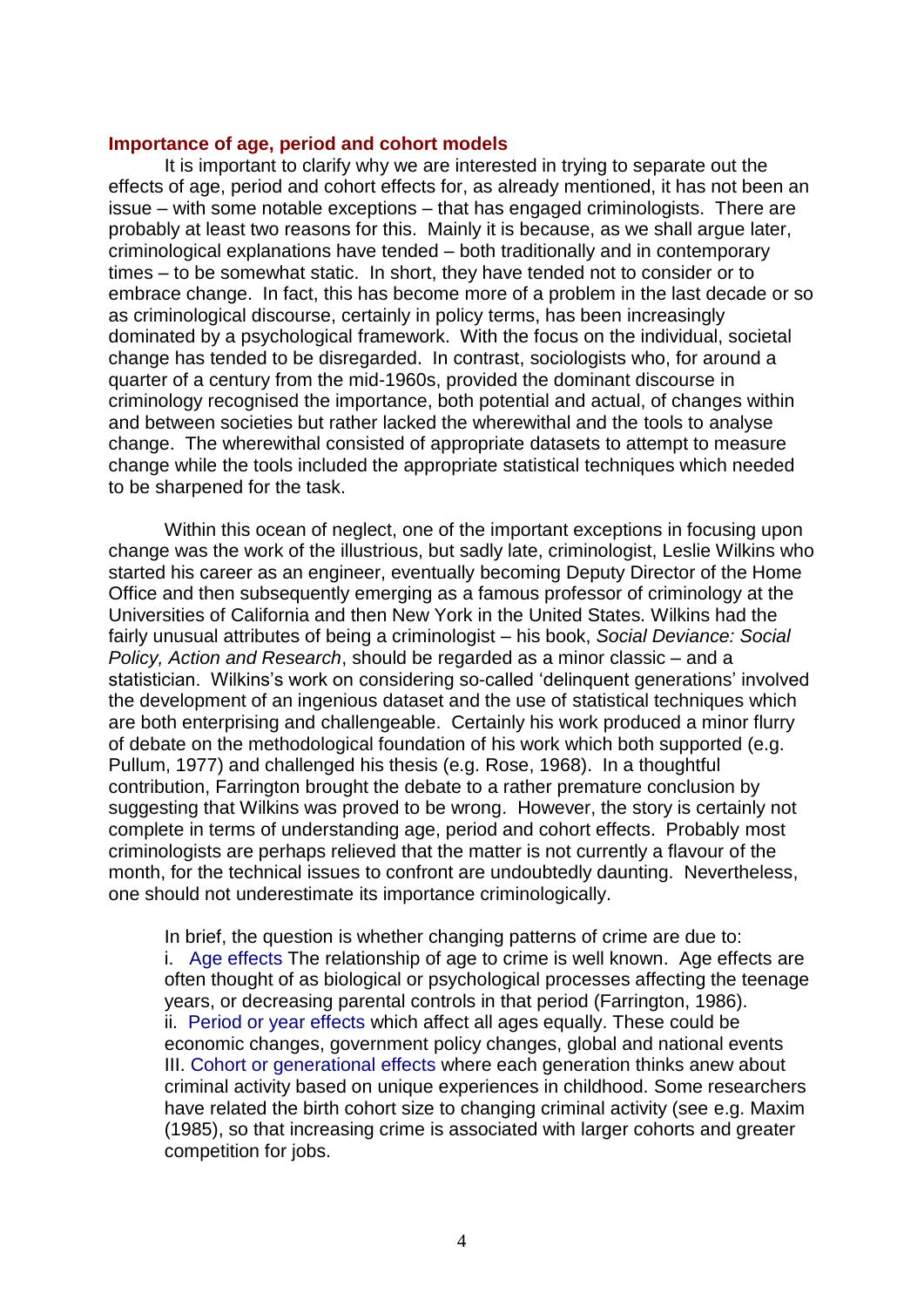There may also be age interactions with year if, for example, the government targets certain age groups with policy initiatives.

## **Changing patterns of crime**

The phrase, "changing patterns of crime", makes an important assumption, that is, patterns of crime are, indeed, changing. Certainly it seems uncontentious that over time crime does change. Motoring offences dominate the criminal statistics but, obviously, before the arrival of the internal combustion engine, traffic offences were of a different order. Whether the arrival of the internet actually changes the nature of crime – in other words, new crimes actually emerge – or simply the internet enables old crimes to emerge in a different form (for example, new kinds of deception) is arguable, Nevertheless, there seems little doubt that crime – both quantity and quality – does change over time. Our focus, however, is more specific. We are interested in whether "patterns of offending" change over time. So, for example, is violence increasing while property offences are decreasing? Are violent offenders specialists or are they involved in other activity?

In order to measure changes in patterning, one needs to confront the longstanding problem in criminology, namely, that of classifying criminal behaviour. This is not the place to review this early work but we will simply point to an important distinction. Early work in criminology, say in the 1970s, attempted to *classify a criminal –* thus, an offender might be judged as a robber, a trickster and so on. Don Gibbons (1962) was probably the prime exponent of this approach. The outcome envisaged was that an offender then has that label throughout his or her career and so having all the problems that the label provokes in terms of the difficulty of finding jobs etc. – Lemert (1967) characterises these effects as "secondary deviance". In fact, identifying *criminal* typologies raises many concerns. Certainly very little of this work was based on real life data so the subtle nuances of criminal careers are missed and there were significant issues in deciding how to allocate offenders to a class. In fact, Gibbons himself seemed to present an obituary to this approach in his articles in the *British Journal of Criminology* (1975) and *Criminal Justice and Behaviour*(1988)*.*  In short, criminal typologies, becoming close to criminal stereotypes, still may have a resonance in fictional representations, but their use in criminology has been downplayed in recent years.

In contrast, our own work has begun to focus on the classification of *crime*, not the criminal. We are not alone in focusing on this approach, for it underpins routine activity theory (Cornish and Clarke, 1986). However, we are trying to identify *types of criminal activity* in distinct age groups and, hence, this can be seen as embracing a developmental approach. In brief, it allows the development of an offender moving from one crime type to another. So, if one is looking for a criminological pedigree, it essentially follows the approach of Sampson and Laub (1993) in probing pathways through crime.

There is another distinction that is important, namely, whether one analyses patterns and pathways in terms of the *amount* of offending over time or the *type* of offending over time. Most work, particularly in the United States, has focused on the former, namely, the *amount* of offending over time (e.g. Nagin and Land, 1993; D"Unger et al., 1998), while our work on the *type* of offending has been an attempt to provide some sort of counter-balance to this over-riding trend. Of course, in the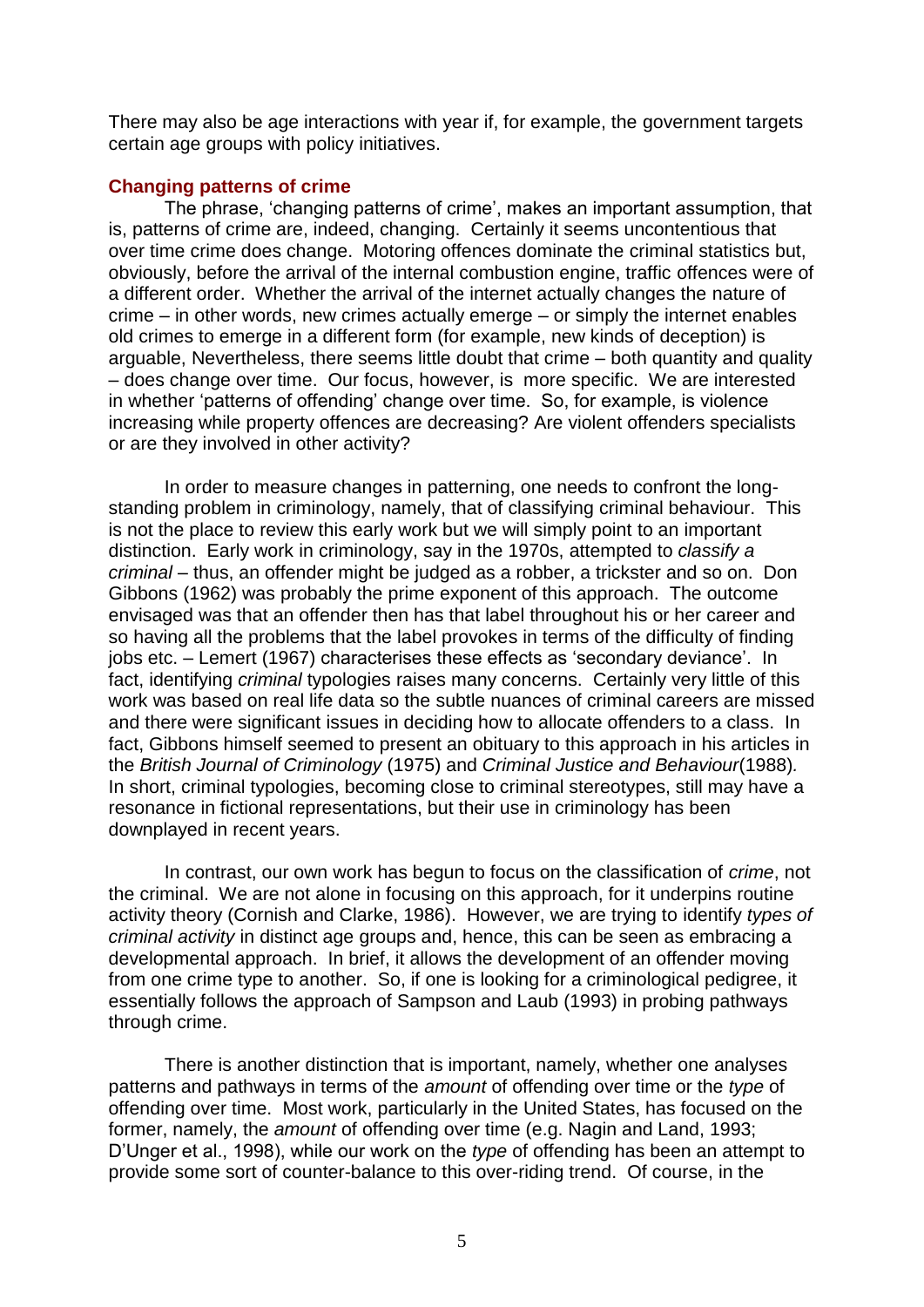longer term, one would like to be able to model both quantity and quality of offending over time, but perhaps it is useful to distinguish these terms analytically at this stage.

Figure 1 (taken from D"Unger et al, 1998) shows a typical outcome of the approach considering the quantity of offending over time using data from Farrington"s study. What it essentially shows is that three offending groups and one non-offending group can be identified. The three offending groups can be identified as an adolescent-limited group, who have highest frequency at age 16, and then decline and stop in their early 20s, and two chronic offending groups – a low chronic and a high frequency chronic group. This typology echoes the theoretical work of Moffitt (1993), who hypothesised such groups.

Figure 1. Latent classes for the frequency of offending. Source D"Unger et al (1998)



FIG. 1.-Predicted conviction rates by age for the London four-class model

## **Typologies of crime**

A rather different approach is to consider the quality or nature of offending over time. Figure 2 shows a simplified invented criminal history of a typical male offender between the ages of 14 and 22 years.

*Figure 2 A simplified criminal conviction history for one offender*

| age             | 14             | 17           |             | 22               |
|-----------------|----------------|--------------|-------------|------------------|
| <b>Offences</b> | <b>Bicycle</b> | Shoplifting; | Fraud;      | Fraud; Petty     |
|                 | stealing       | Carrying     | Petty theft | theft:           |
|                 |                | offensive    |             | Receiving stolen |
|                 |                | weapon       |             | property         |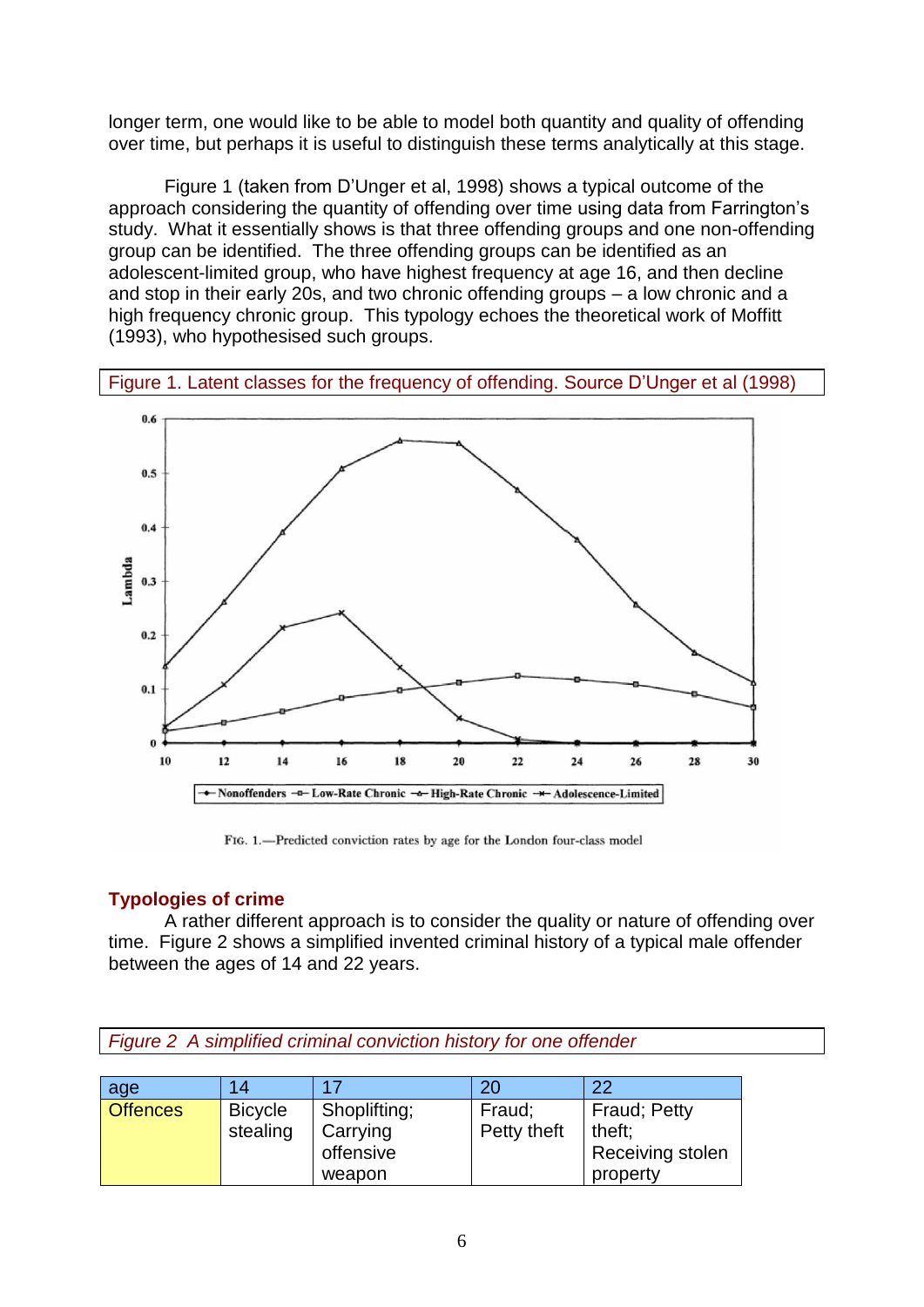We would like, for example, to determine whether bicycle stealing and shoplifting tend to co-occur in the cohort of which this offender is a part; similarly, whether fraud and receiving stolen property co-occur, and at what ages these offences are most prevalent. When one is faced with a whole range of criminal histories of this kind, the task is the difficult one of description.

#### **The Offenders Index data set**

For this study, we use the England and Wales Offenders Index – a Home Office research data set, which is a court based record of the criminal conviction histories of all offenders in England and Wales from 1963 to the current day.

The complete data set is rarely analysed. We analyse data from the Offenders Index Cohort study (Prime et al 1999), taking six birth cohorts born in 1953, 1958, 1963, 1968, 1973, 1978 and followed through to 1999. This birth cohort is an approximate 1 in 13 sample of all offenders born in the sampled years, and samples all offenders born in four selected weeks. The convictions stored are standard list offences – which consists of all indictable convictions and some more serious summary convictions. The index stores dates of conviction, the offence code of the conviction (very detailed) and the disposal or sentence.

The dataset has numerous advantages for examining patterns over time. First, there is a high degree of consistency over time. The definition of standard list offences has not changed dramatically over the 36 years of the study, coupled with this is the length of the database – with over 36 years of data. However, there are disadvantages. First it does not contain information on death, or immigration, or emigration. An individual might have left the country (perhaps to Scotland), but this would be viewed as a period of not offending in the dataset. Secondly, there is the method on which the dataset is formed. The dataset is formed by record matching, taking court records and matching them on name and data of birth to form criminal histories. Although this procedure compares well with police records (Francis and Crosland, 2002; Home Office) it can introduce inaccuracies. Finally there is a problem with all long-term longitudinal datasets – new offences are passed into law, or some offences become viewed as more or less serious and therefore definition of standard list offences change over time We deal with this by removing all offences which become standard list or stop being standard list over the 36 year period.

To carry out our study, we need to simplify the data, reducing the more than 2000 offence codes to 38 major offences, after combining categories. The philosophy we take to do this is to combine offences which are of the same nature but differ only in severity. Thus common assault is combined with other non-lethal violence categories to form a category of assault. Table 1 below contains the 38 offence groups used in the study.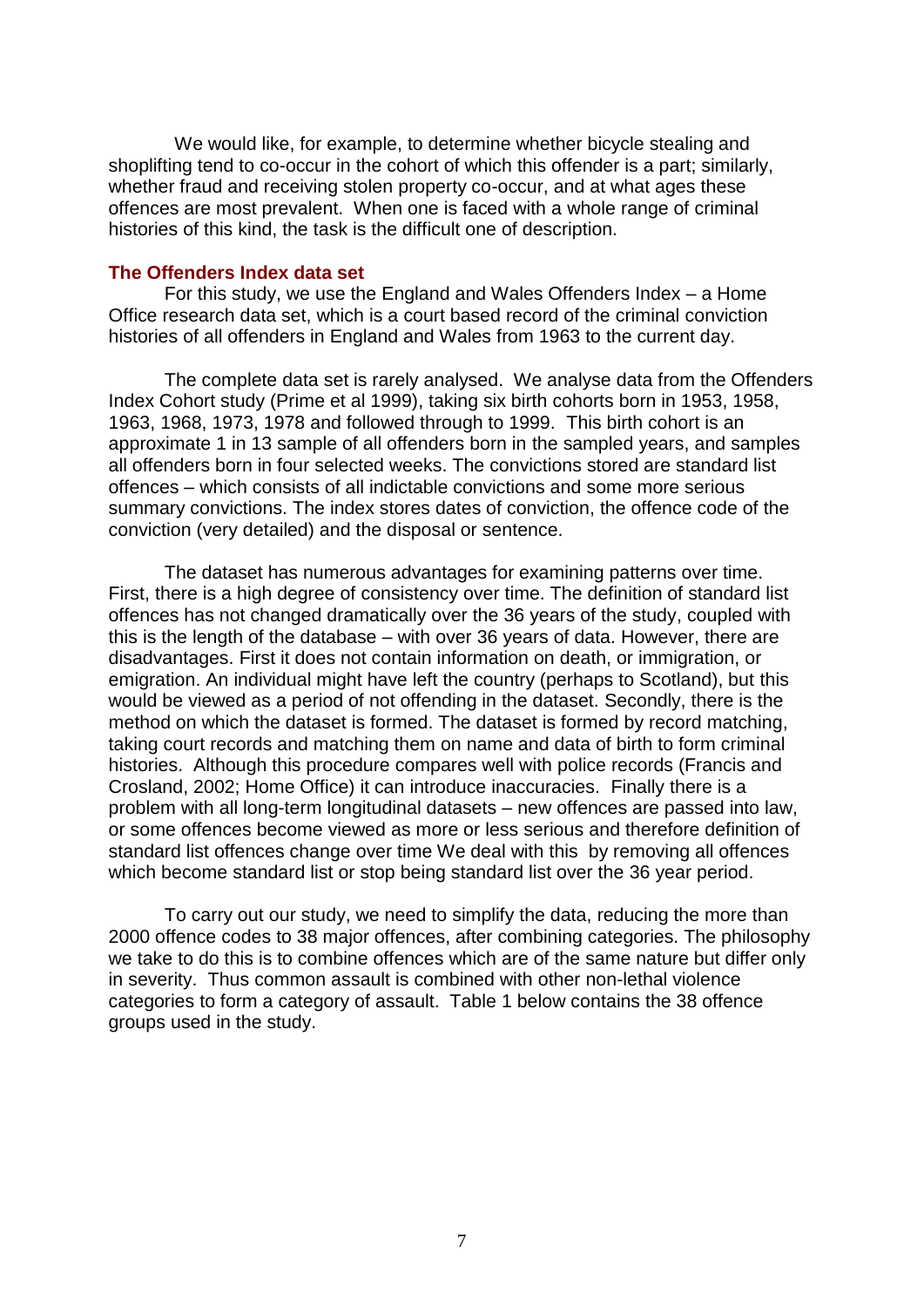Table 1. The 38 broad offence codes used in the study.

| $\overline{1}$           | Lethal violence (including      | 20 | Theft (in a dwelling)                |
|--------------------------|---------------------------------|----|--------------------------------------|
|                          | attempts)                       |    |                                      |
| $\overline{2}$           | <b>Violence</b>                 | 21 | Theft (machines/meters/electricity)  |
| $\overline{3}$           | Firearms/dangerous weapon       |    | <b>Theft from vehicles</b>           |
|                          | (possession etc)                |    |                                      |
| $\overline{\mathcal{A}}$ | Resisting arrest etc            | 23 | Theft of vehicles                    |
| 5                        | Kidnapping/false imprisonment   | 24 | Attempted theft of/from vehicle      |
| $\overline{6}$           | Sexual 16+                      | 25 | Shoplifting                          |
| 7                        | Sexual under 16                 | 26 | Fraud and forgery                    |
| $\overline{8}$           | <b>Sexual consensual</b>        | 27 | Receiving and handling               |
| 9                        | Prostitution                    | 28 | Criminal damage                      |
| 10                       | Burglary (dwelling)             | 29 | Drugs (possession etc only)          |
| 11                       | Aggravated burglary (dwelling,  | 30 | Drugs (supply, including possession  |
|                          | other)                          |    | with intent)                         |
| 12                       | Burglary (other)                | 31 | Drugs (import/export/production)     |
| 13                       | Going equipped                  | 32 | Absconding/bail/breach offences      |
| 14                       | Robbery                         | 33 | Public order                         |
| 15                       | Blackmail                       | 34 | Perjury/attempting to pervert course |
|                          |                                 |    | of justice                           |
| 16                       | Vehicle taking (aggravated etc) | 35 | Dangerous Driving                    |
| 17                       | <b>Theft</b>                    | 36 | Immigration                          |
| 18                       | Theft from person               | 37 | Child cruelty etc                    |
| 19                       | Theft by employee               | 38 | Other                                |

## **Methodology**

We adopt a latent class approach to the problem of finding patterns in conviction histories. We follow a similar approach to that of Francis et al (2004) who, using 75 summary offence groups rather than 38, examined the 1953 Offenders Index cohort separately for males and females, and found ten distinct patterns of male offending and three classes for females. More recently, (Soothill et al, 2008) we considered conviction patterns in 16-20 year olds over all six cohorts, and found a greater variety of offending types, with 15 classes for males and five for females. This paper will examine all six cohorts over all time periods and thus will use the complete Offenders index cohort data from 1963 to 1999. Figure 3 contains a schematic representation of the dataset analysed, with the yellow shaded cells indicating where data is present.

The latent class methodology conceptually finds hidden classes in offending patterns. We search for classes across all age groups and cohorts, but expect that membership probabilities of any class to change over cohort and age.

Formally within an age group we define a set of indicator variables *Oija* as follows: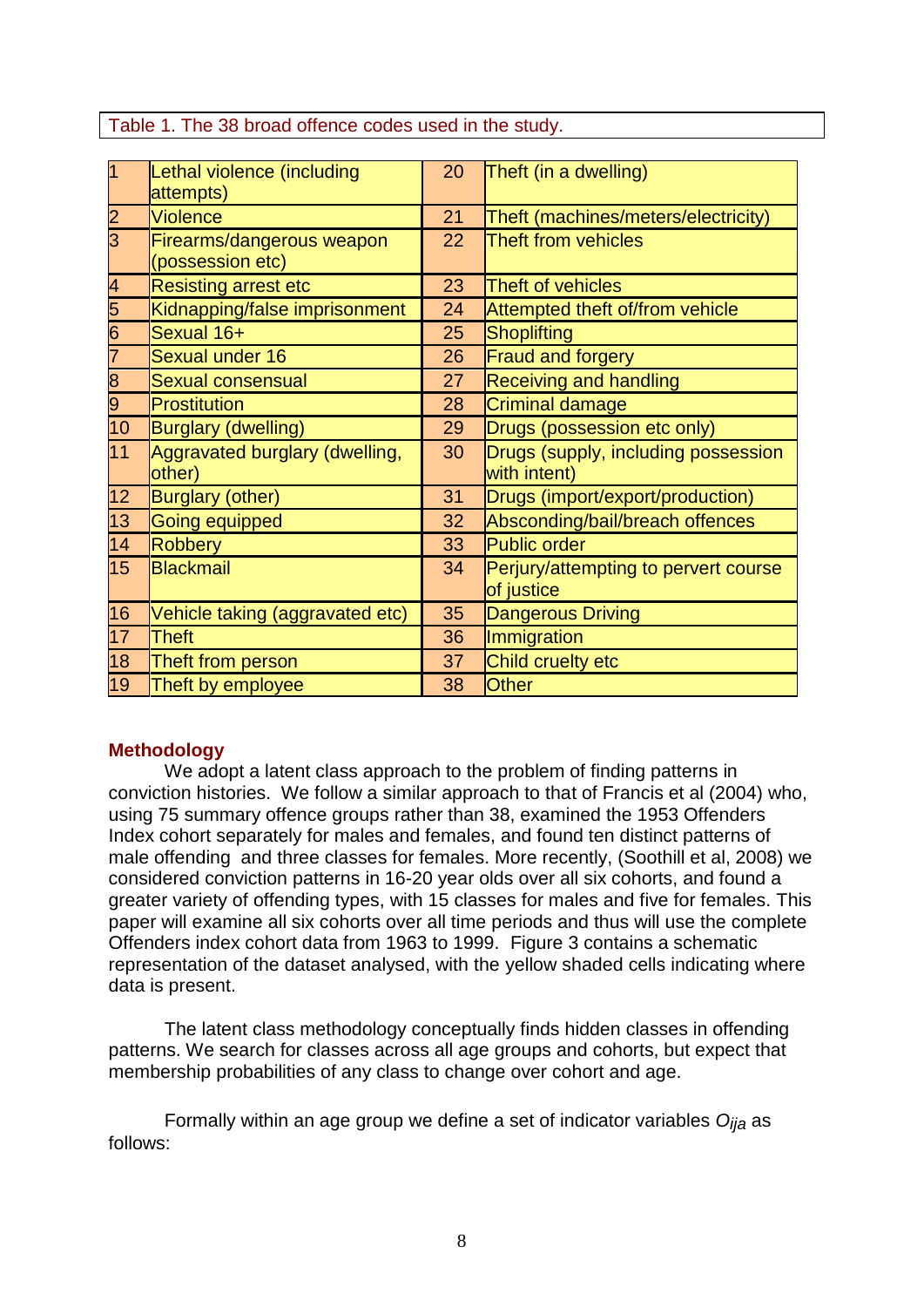*Oija* =1 if offender *i* is convicted for offence *j Oija* =0 otherwise.

We define *Oia* to be the prevalence vector for offender j and age group *a* over the 38 broad offence groups.

*Oia = (O1ja, O2ia,… Oija,… O38ia)*

Figure 3. Schematic representation of the Offenders Index birth cohort data.

|                                                      | Age groups |                 |           |       |           |       |       | No. of<br>offenders<br>in cohort |
|------------------------------------------------------|------------|-----------------|-----------|-------|-----------|-------|-------|----------------------------------|
| <b>Birth Cohort</b>                                  | $10 - 15$  | 16-20           | $21 - 25$ | 26-30 | $31 - 35$ | 36-40 | 41-45 | Male -<br>female                 |
| 1953                                                 |            |                 |           |       |           |       |       | $8851 -$<br>2217                 |
| 1958                                                 |            |                 |           |       |           |       |       | $9233 -$<br>2348                 |
| 1963                                                 |            |                 |           |       |           |       |       | $10686 -$<br>2569                |
| 1968                                                 |            |                 |           |       |           |       |       | $9126 -$<br>1797                 |
| 1973                                                 |            |                 |           |       |           |       |       | $6118 -$<br>1071                 |
| 1978                                                 |            |                 |           |       |           |       |       | $3726 -$<br>665                  |
| No. of<br>offenders in<br>age group<br>Male - female |            | 26797 -<br>4659 |           |       |           |       |       | 47440 -<br>10667                 |

Assume there are *K* classes, with *k=*1*…K*.

Let  $\pi(k)$  be the probability of membership of class  $k$ , and  $p_{ik}$  the probability that there is at least one offence of type *j* given that the offender belongs to class *k*. Then the likelihood is

$$
L = f(\mathbf{O}) = \prod_{i,a} \sum_{k} \pi(k) p(\mathbf{O}_i|k)
$$

where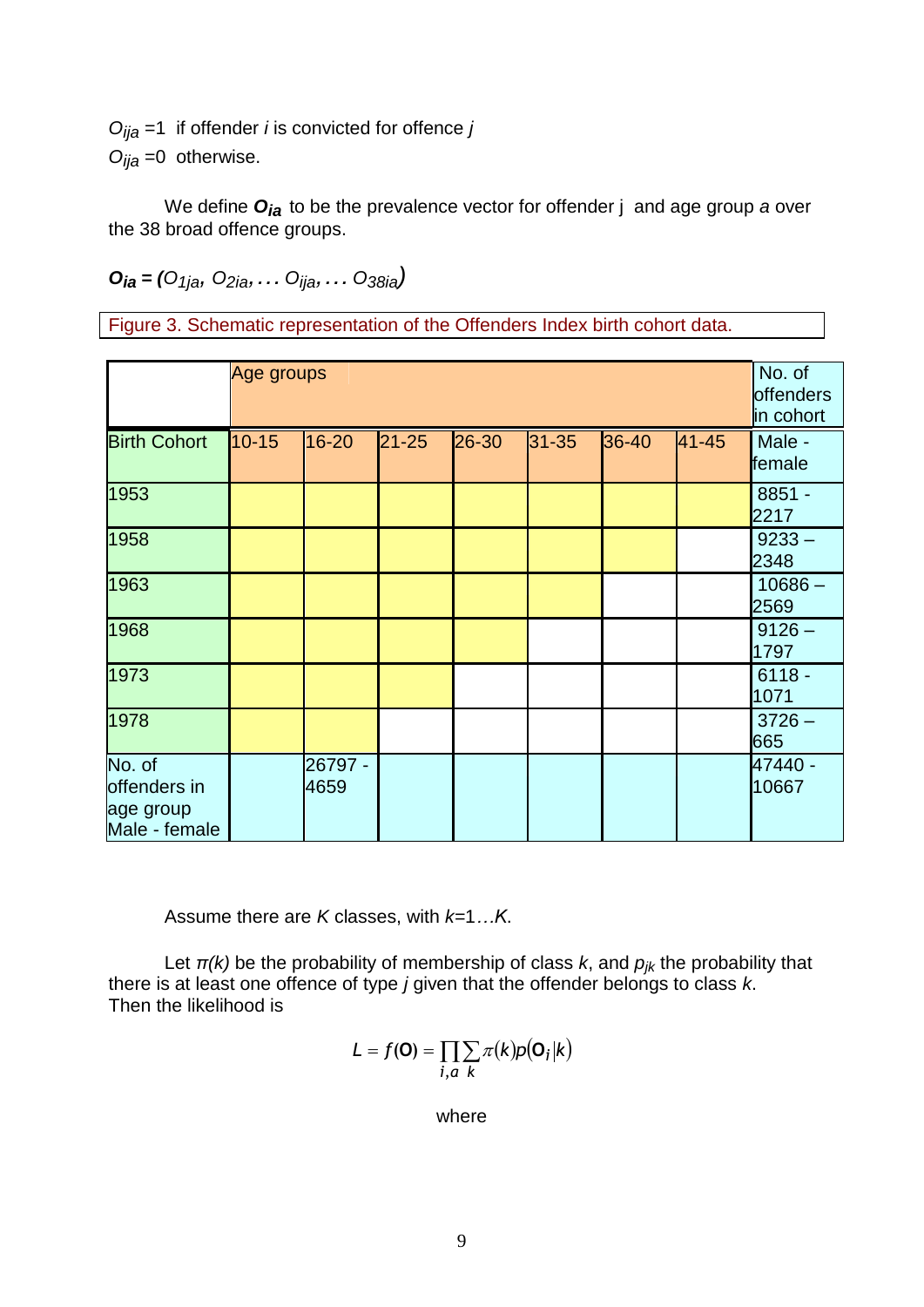$$
p(\mathbf{O}_i|k) = \prod_j p_{jk}^{O_{ij}} (1-p_{jk})^{1-O_{ij}}
$$

Thus, *π(k)* gives the size of cluster k , and *pjk* the definition of class k. We omit age groups from the analysis where there is no offending - where the prevalence vector is all zeros. Such a group would simply be detected as an additional nonoffending group and would add additional complexity to the analysis.

We can extend this model to allow for differing probabilities of membership. We replace *π(k)* by *π(k|a,p,c)* allowing these probabilities to depend on age *a*, period *p* and cohort *c.* We use a multinomial model to estimate parameters for each latent class.

$$
\pi(k | a, p, c) = \frac{\exp{\{\eta(k | a, p, c)\}}}{\sum_{k} \exp{\{\eta(k | a, p, c)\}}},
$$
 where  
\n
$$
\eta(k | a, p, c) = \text{linear model involving age, period and cohorteffects}
$$
\n
$$
= \alpha_k + \beta_{ka} + \beta_{kp} + \beta_{kc} \text{ (main effects – one possible model)}
$$

 $(O_i|k) = \prod_i p_{jk}^{O_{ij}} (1-p_{jk})^i$ <br>
e of cluster k, and  $p_{jk}$ <br>
ysis where there is no  $\log_i p_{jk}$ <br>
ysis where there is no  $\log_i p_{jk}$ <br>
del additional complexity<br>
del to allow for differing<br>
allowing these probabil<br>
inomial model t Within each latent class, there is the well-known problem of parameter identification, as there is a linear indeterminacy between the beta parameters if a full main effects model with age, period and cohort terms is fitted (see e.g. Robertson and Boyle, 1992). However, in this analysis we are not interested in the estimates of the beta parameters, but more in examining model fit to see whether age, period or cohort explains the most variation. To do this, the Bayesian Information Criterion (BIC) is used to determine the best model. BIC is best thought of as a penalised likelihood and is defined by

$$
BIC = -2 log L + p log(n)
$$

where *p* is the number of parameters in the model and *n* the number of observations. As the number of parameters and the complexity of the model increases, the -2 log L term becomes smaller as the fit improves; this complexity is penalised by the addition of p log(n) term, which becomes larger as p increases. The best model is found by taking the model with the minimum value of BIC.

A final consideration is to bear in mind that maximisation of the likelihood is often a difficult problem. We deal with this by taking 300 different starting value sets for each model and choosing the best fitting model from these results.

#### **Results**

We analyse the full data on female convictions across the six cohorts. We adopt a strategy as follows:

a) fit a model with no covariates first of all, and determine the number of classes by choosing the model with the lowest BIC. This gives a minimum BIC value at 11 classes.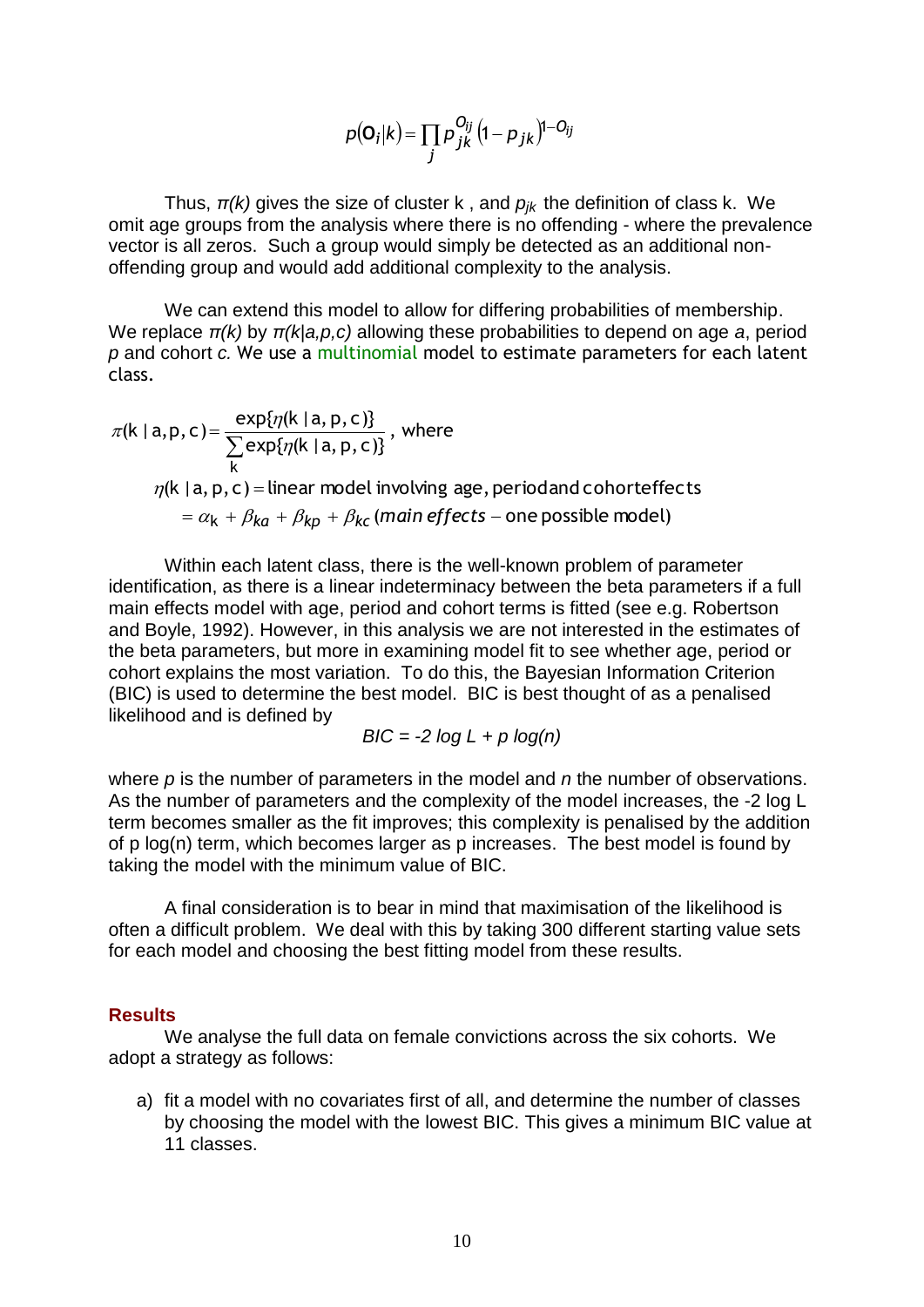- b) fit covariate latent class models to models around the 11 class solution. We fitted a variety of models to the 11 class and 12 class solutions. The models included
	- i) full interaction models fitting a parameter for each age-period-cohort combination
	- ii) main effect age+period+cohort factor models
	- iii) two factor models such as age+period
	- iv) one factor models

Table 2 shows the BIC values for a variety of models This strategy found that the 12 class solution with age and cohort effects but not year effects gave the best fit with the lowest BIC value.

| Covariate model     | BIC        | Number of  | <b>BIC 12</b> | Number of  |
|---------------------|------------|------------|---------------|------------|
|                     | 11 classes | parameters | classes       | parameters |
| all interactions    | 110533.51  | 738        | 110553.86     | 808        |
| model               |            |            |               |            |
| age year and cohort | 109501.20  | 608        | 109412.63     | 665        |
| age and year        | 109071.50  | 558        | 109124.18     | 610        |
| age and cohort      | 109063.47  | 538        | 108932.36     | 558        |
| cohort and year     | 109301.99  | 548        | 109320.05     | 599        |
| Age                 | 109618.70  | 488        | 109675.27     | 533        |
| Year                | 109506.85  | 498        | 109477.04     | 544        |
| Cohort              | 110210.38  | 478        | 110156.74     | 522        |
| None                | 110594.98  | 428        | 110717.40     | 467        |

## Table 2. BIC values for latent class APC models

Based on these results, we choose the 12 class solution for female offending with the probabilities of group membership varying by age and cohort. It is important to point out that the number of groups for female offending patterns is substantially larger than the five groups found in our study of the 16-20 year olds. On closer examination, this appears to be reasonable. Firstly, we are analysing substantially more offenders - 10667 females rather than the 4659 females used in Soothill et al (2008b). Secondly, we expect new classes of offending to appear to represent patterns which appear in later life but which are uncommon in 16-20 year olds.

We first examine what these typologies are by looking at the class profiles  $p_{k}$ , and then examine the changing proportions of specific typologies and how they change over age and time.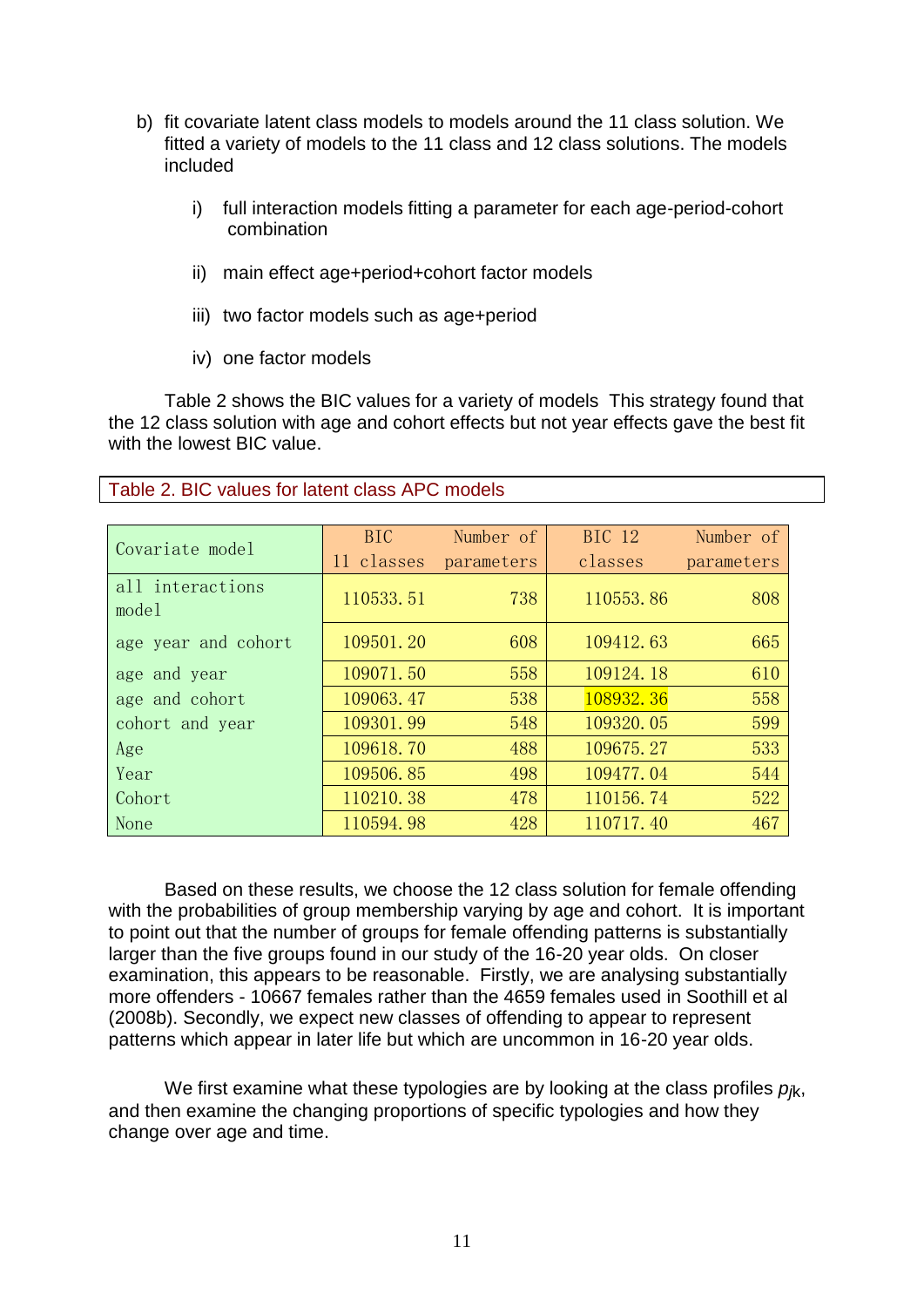The 12 classes can be divided into three groups - single offence classes, paired offence classes and versatile classes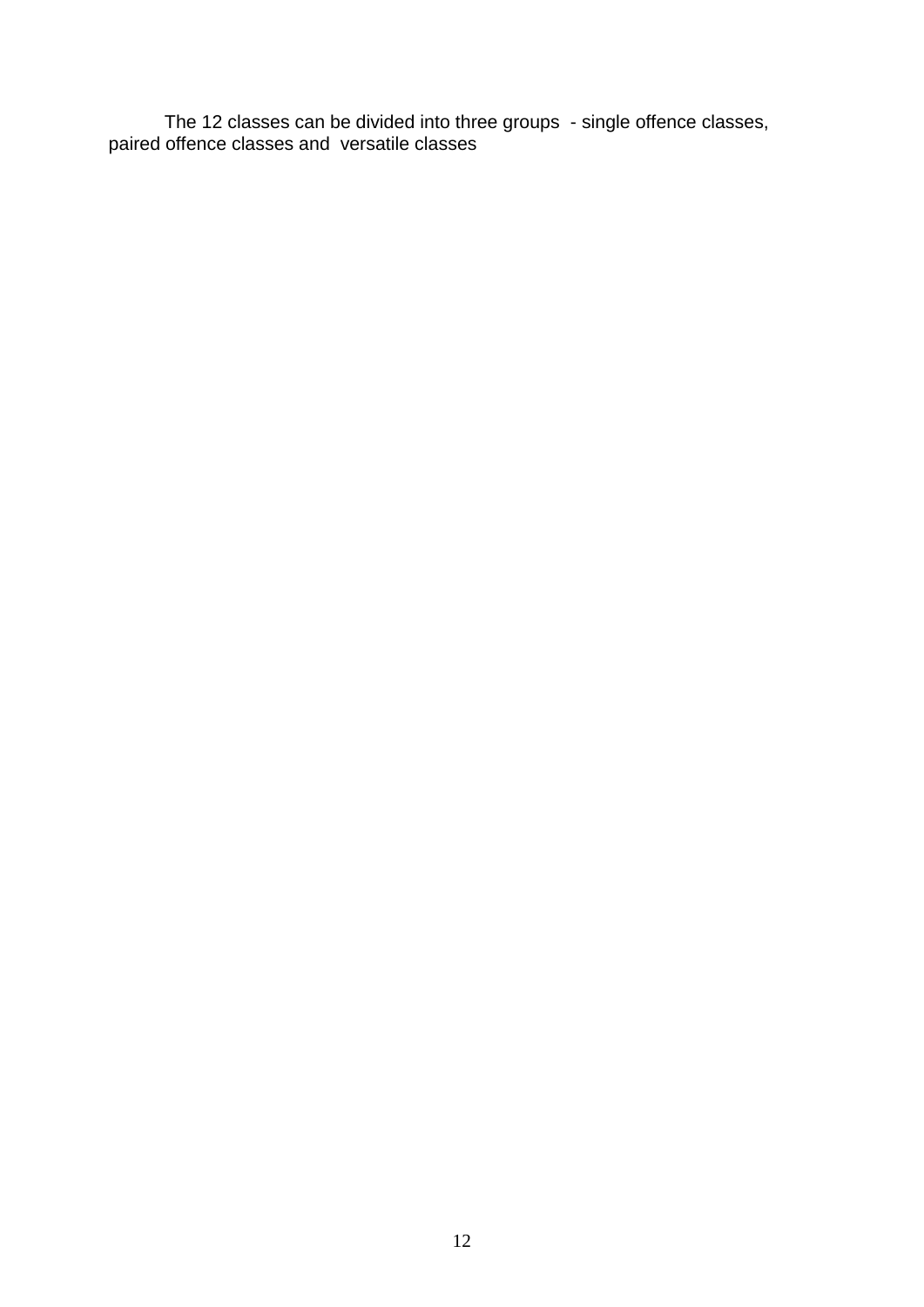## There are six specialist offence classes.

 Shoplifting (29% of offender-age groups) Theft (9.7%) Violence (7.7%) Criminal damage (5.4%) Theft from meters (1.7%) Drugs possession (3.9%)

The specialist offence classes are characterised by having a high  $p_k$  for a single offence and a low  $p_k$  for all other offences. Thus the shoplifting cluster has a high probability of shoplifting and low probabilities for all other offences in that particular cluster.

## Three paired offence groups:

 Resisting arrest and absconding/bail offences (7.1%) Receiving and handling with some shoplifting(4.4%) Theft by employee with some fraud (2.8%)

The paired offence classes are characterised by having a high  $p_{ik}$  for a two offences and a low  $p_k$  for all other offences. Thus the receiving and handling cluster has a high probability of receiving, a probability of shoplifting of around 0.4, and low probabilities for all other offences.

## Three versatile groups

 Fraud with theft and receiving(12.7%) Theft with burglary and shoplifting (acquisitive non-violent - 9.0%) Violent acquisitive (shoplifting, theft with some violence – 6.6%).

The versatile offence classes are characterised by having a high  $p_k$  for more than two offences and a low  $p_k$  for all other offences. Thus the violent acquisitive cluster has high probabilities of shoplifting and also of theft , with a probability of violence of around 0.4, and low probabilities for all other offences.

We can see that the shoplifting class is the most prevalent (*π(k)=0.290)*, followed by the versatile offence class of "Fraud with theft and receiving" (*π(k)=*0.127) and the specialist offence class of theft (*π(k)=0.097).* However, these are overall figures taking the prevalence rate over the entire sample; and we know from the statistical model for  $\pi(k)$  that the prevalence varies by age and cohort.

To illustrate this, we examine the prevalence rate of the specialist violence class, which has an overall prevalence of *π(k)=0.077* across all cohorts and age groups*..* Table 3 shows the estimated prevalence rates across age and cohort.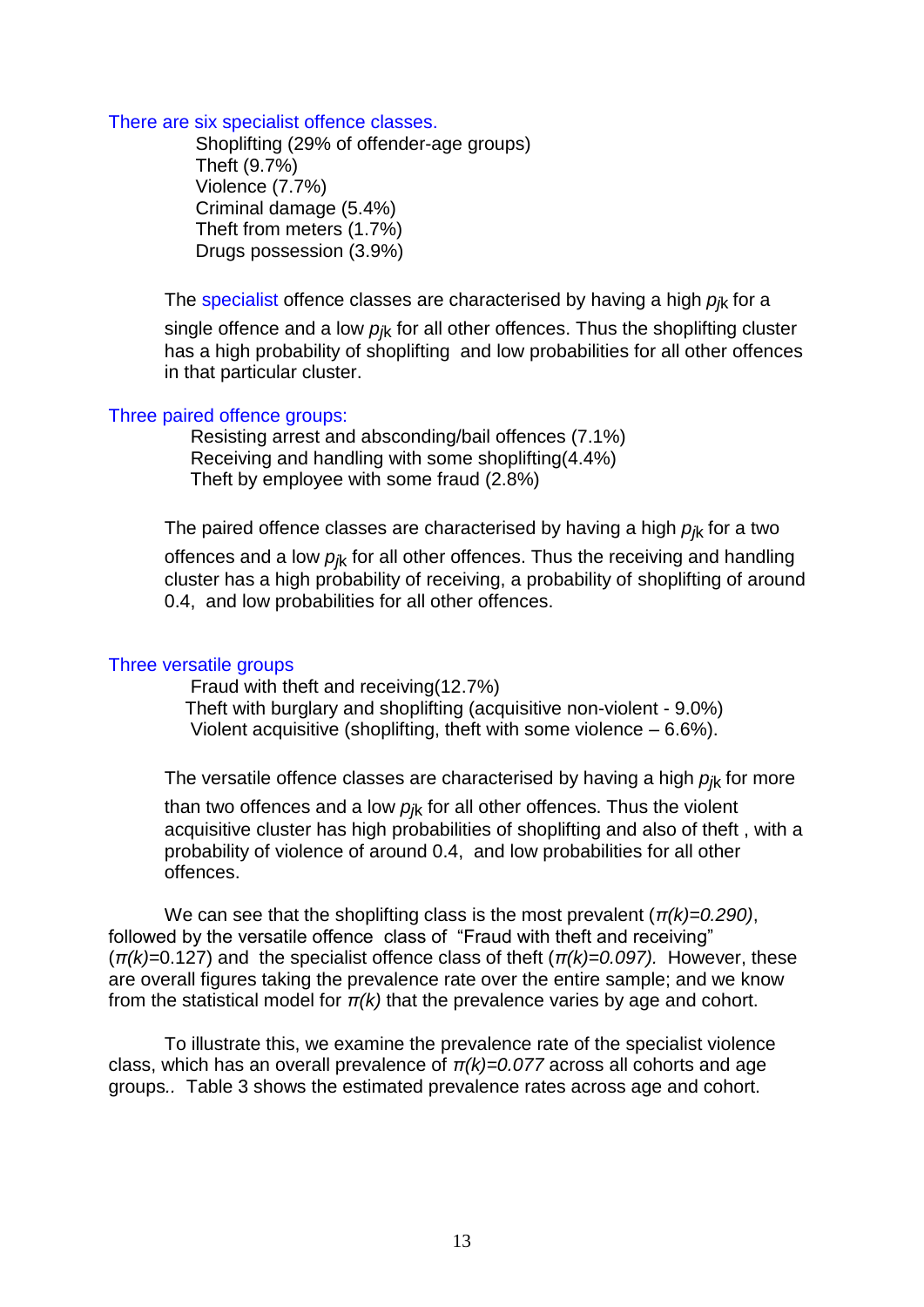| Age           | $11 - 15$ | $16 - 20$ | $21 - 25$ | 26-30 | $31 - 35$ | $36 - 40$ | $41 - 45$ |
|---------------|-----------|-----------|-----------|-------|-----------|-----------|-----------|
| <b>Cohort</b> |           |           |           |       |           |           |           |
| 1978          | 0.29      | 0.18      | 0.13      |       |           |           |           |
| 1973          | 0.18      | 0.13      | 0.09      | 0.00  |           |           |           |
| 1968          | 0.15      | 0.07      | 0.09      | 0.11  | 0.07      |           |           |
| 1963          | 0.07      | 0.05      | 0.05      | 0.07  | 0.14      | 0.16      |           |
| 1958          | 0.07      | 0.06      | 0.06      | 0.04  | 0.05      | 0.13      | 0.09      |
| 1953          | 0.02      | 0.02      | 0.04      | 0.03  | 0.05      | 0.0       | 0.15      |

Table 3. Changing proportions of the violence only female offending group.

In this table, the cohort effects are rows, the age effects are columns and the year effects are top-left to bottom-right diagonals. We can see that the highest proportion is observed in the 1978 birth cohort for those aged 11-15. 29% of those convicted in that age group and cohort are estimated to be violence specialists. In contrast, we see that the 1953 cohort is in general not involved in violence, with the exception of the oldest age group. The large proportion in this group is because of the relative paucity of convictions for this combination of age group and birth cohort. In general, we see an increasing propensity for membership of this class over the cohorts but also some evidence of a year effect.

Figure 4 shows the same information in the form of a contour plot.



## Figure 4 Contour plot for the female probability of membership of the class "Violence"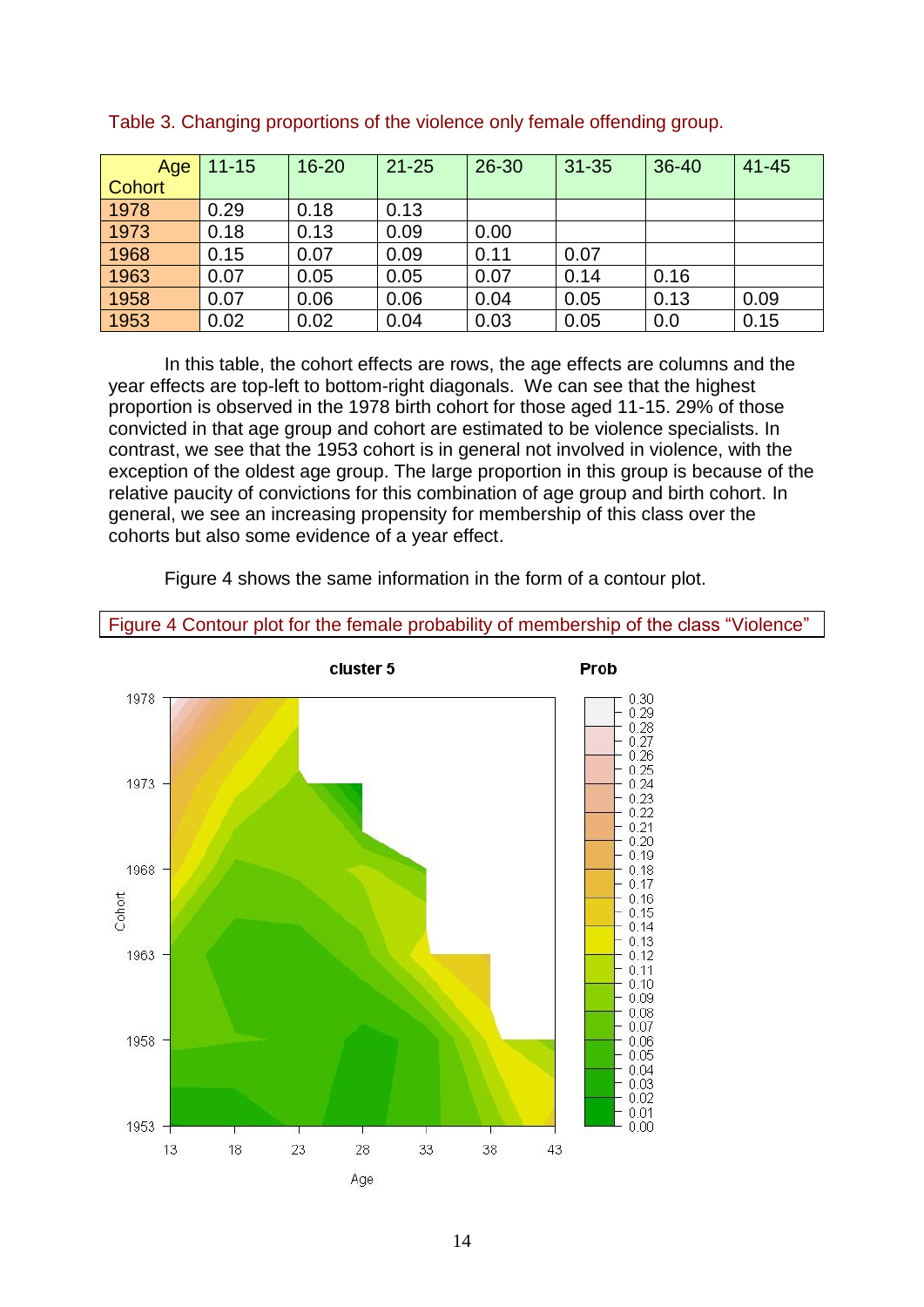We can look at two more of the classes. Figure 5 contains the contour plot for the versatile group of Fraud, theft and receiving, and Figure 6 contains the contour plot for criminal damage.





In Figure 5, we can see a strong age effect for the versatile fraud/theft group peaking in 26-30 age group, and also some evidence of a cohort effect. In Figure 6, in contrast, we see a strong year effect with increasing probability of belonging to this group up to the early 1990s, and some tentative evidence of a decline in the late 1990s.

#### **Discussion and Conclusions**

David Smith is a criminologist who appreciates the issues raised in this paper. He reminds that "just describing the relationship between age and crime is more difficult than might at first appear because differences between age groups reflect both developmental change and shifts between historical epochs" (Smith, 2002). He goes on to define age, period and cohort effects, while also reminding that "there are substantial conceptual, and hence, mathematical, difficulties in trying to disentangle these three effects". He provides some examples of the potential problems by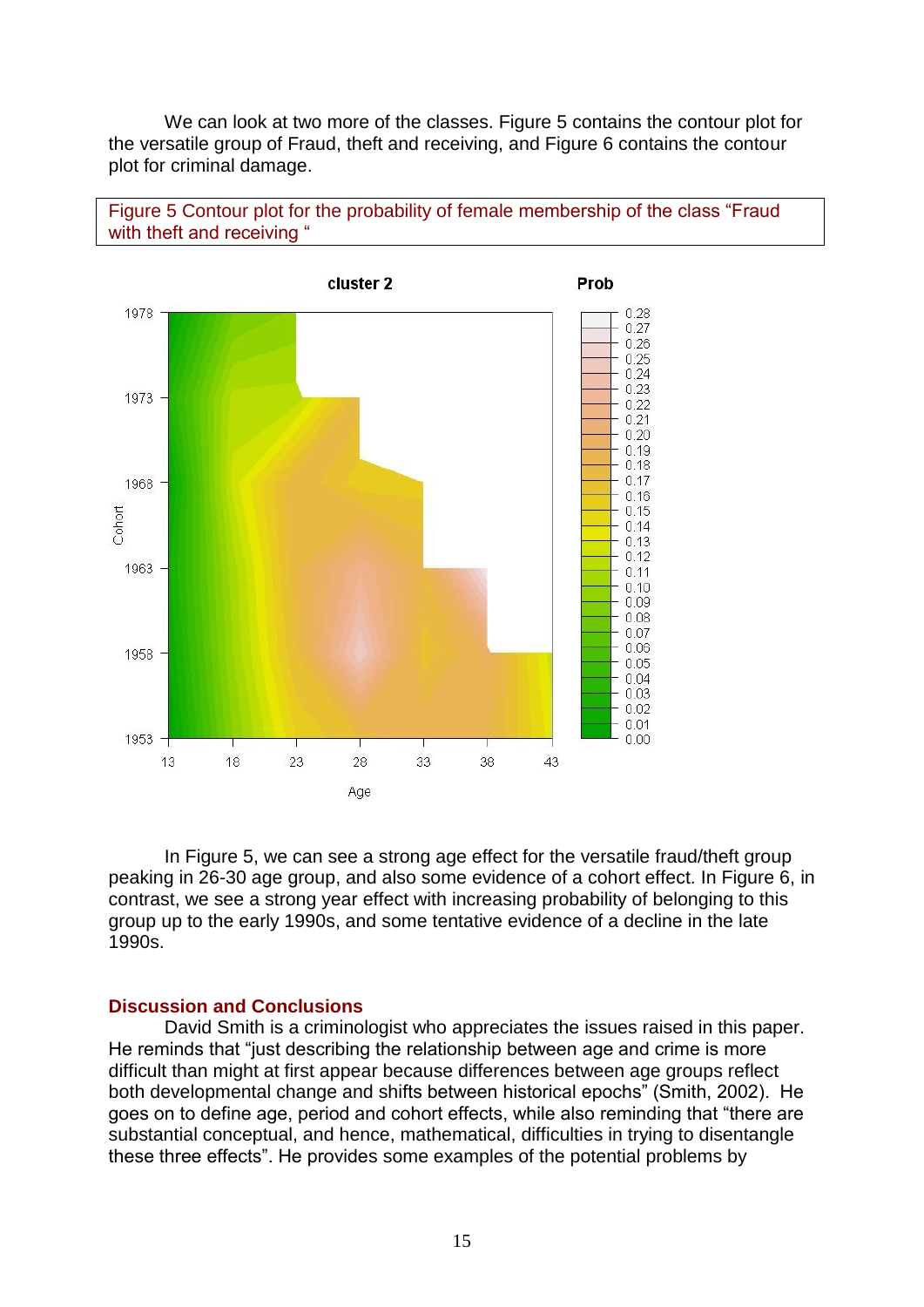## Figure 6 Contour plot for the probability of female membership of the class "Criminal Damage"



pointing out that "even if one variable (age or period) is held constant, the resulting trends confound two of the effects". In particular, he reminds of the difficulties in using cross-sectional data which holds the period constant and where the confounding involves ageing and cohort effects. In contrast, the usual type of longitudinal data which involves comparing rates of offending at different stages of the life cycle for the same cohort of individuals born in a given year has the possible confounding of ageing and period effects. So how does our approach of using multicohorts over a long time-span measure up in responding to the implicit challenge set up by Smith. In brief, to what extent have we managed to disentangle age, period and cohort effects and what are the substantive results?

Latent class analysis has enabled us to determine 12 distinct classes of offending for female offending. The covariate analysis has identified that the major changes over time on female offending are age and cohort effects, with little evidence of a year by year effect. However, there are exceptions. Some offending classes, notably criminal damage, seem to show a strong year effect. This suggests that the analysis needs to be improved and more sophisticated models developed, with interactions of class with age, period and cohort needed. In general, however, our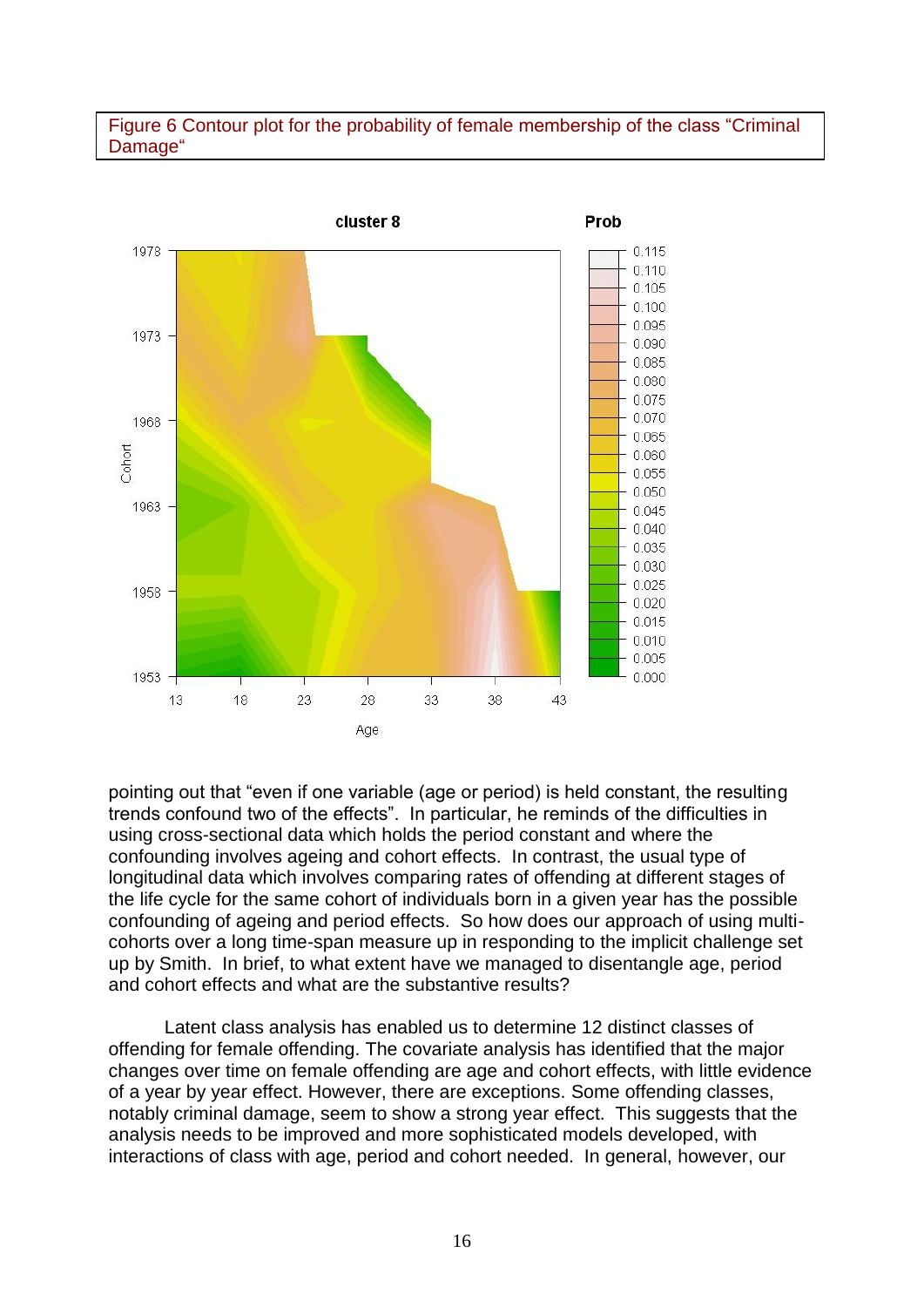methodology can give real insight into changes in the proportion of convictions across different typologies of crime.

Finally, some caveats. It is important to remember two things. Firstly, the proportions of offenders are not numbers of offenders and do not necessarily represent increasing violent crime – the number of females convicted of a crime are declining in the most recent cohorts in our study.

Secondly, the figures represent system changes as well as social change. Thus for minor offences, young people are diverted away from the court system into cautioning for later cohorts. This will lead, for example in the more recent years of a lower proportion of 10-15 year olds being convicted of shoplifting and a higher proportion being convicted of more serious offences.

## **Acknowledgements**

This research was funded by the ESRC (grant number RES-576-25-5020) under the National Centre for Research Methods initiative through the Lancaster-Warwick node.

## **References**

- Ackerley, E., Soothill, K. and Francis, B. (1998) "When do sex offenders stop offending?" *Research Bulletin*, Home Office Research and Statistics Directorate, No. 39, pp.51-57.
- Christofferson, M. N., Francis B. and Soothill, K. (2003) "An upbringing to violence? Identifying the likelihood of violent crime among the 1966 birth cohort in Denmark", *Journal of Forensic Psychiatry*, 14(2), 367-381.
- Christofferson, M. N., Soothill, K. and Francis, B. (2005) "Who is most at risk of becoming a convicted rapist? The likelihood of a rape conviction among the 1966 birth cohort in Denmark." *Journal of Scandinavian Studies in Criminology and Crime Prevention.* 6(1). 39-56
- Christoffersen, M. N., Soothill, K. and Francis, B. (2008) "Risk factors for a first-time drink-driving conviction among young men: A birth cohort study of all men born in Denmark in 1966", *Journal of Substance Abuse Treatment.* 34(4)*,* 415-425
- Christoffersen, M. N., Soothill, K. and Francis, B. (2007) "Violent life events and social disadvantage: a systematic study of the social background of various kinds of lethal violence, other violent crime, suicide and suicide attempts", *Journal of Scandinavian Studies in Criminology and Crime Prevention,* 8(2), 157-184.
- [Cornish,](http://www.sciencedirect.com/science?_ob=ArticleURL&_udi=B6V75-41S4T49-3&_user=196517&_rdoc=1&_fmt=&_orig=search&_sort=d&view=c&_acct=C000013818&_version=1&_urlVersion=0&_userid=196517&md5=b43ec905105afe4a7dd8c3134f10dfe8#bbib13#bbib13) D.B. and Clarke, R.V., (1986). *The Reasoning Criminal: Rational Choice Perspectives on Offending*, Springer-Verlag, New York.
- D'Unger, Land KC, McCall PL, Nagin DS, (1998) How Many Latent Classes of Delinquent/ Criminal Careers? Results from Mixed Poisson Regression Analyses. *American Journal of Sociology* 103(6): 1593–163<sup>0</sup>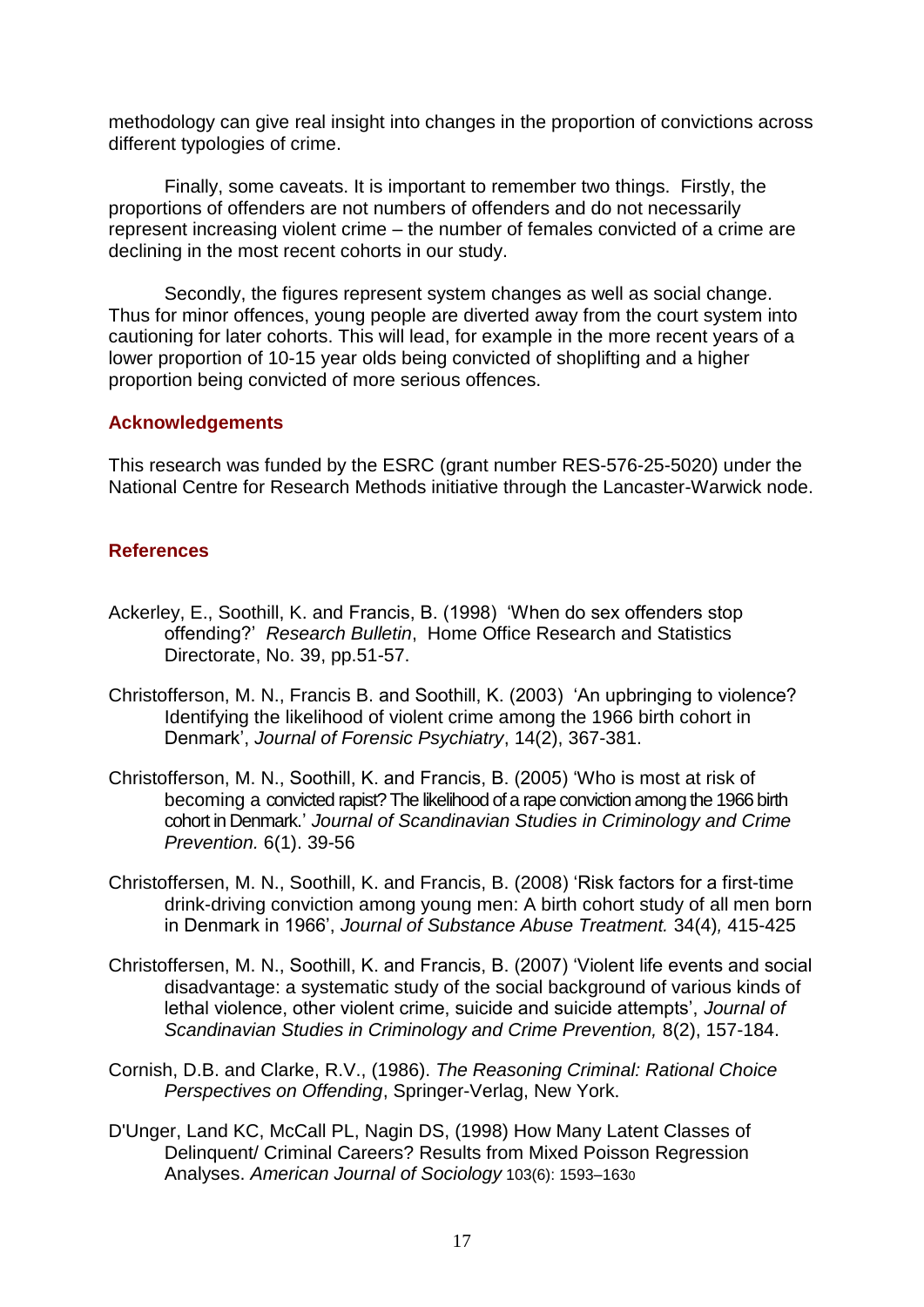- Escarela, G., Francis, B. and Soothill, K. (2000) "Competing Risks, Persistence and Desistance in Crime" *Journal of Quantitative Criminology*, Vol. 16, No.4, pp, 385-414.
- Farrington, D.P. (1986) 'Age and Crime'. *Crime and Justice*. 7, 189-250.
- Francis, B. and Soothill, K. (2000) "Does sex offending lead to homicide?" *Journal of Forensic Psychiatry and Psychology*, Vol. 11, No. 1, April, pp, 49-61.
- Francis, B., Soothill, K. and Dittrich, R. (2001) "A new approach for ranking crime seriousness: The use of paired comparison methodology". *British Journal of Criminology,* 41, 736-737.
- Francis, B., Soothill, K., and Fligelstone, R. (2004a) "Identifying patterns of offending behaviour: A new approach to typologies of crime", *European Journal of Criminology*, 1, 1 (January), 47-87.
- Francis, B., Soothill, K. and Ackerley, E. (2004b) "Multiple cohort data, delinquent generations and criminal careers", *Journal of Contemporary Criminal Justice,*  20 (2), 103-127.
- Francis, B., Barry, J., Bowater, R., Miller, N., Soothill, K., and Ackerley, E. (2004) *Using homicide data to assist murder investigations*. Home Office Online Report 26/04. London: Home Office. http://www.homeoffice.gov.uk/rds/pdfs04/rdsolr2604.pdf
- Francis, B. and Soothill, K. (2005) "Explaining changing patterns of crime: a focus on burglary and age-period-cohort models" in Peelo, M. and Soothill, K. (eds.) *Questioning Crime and Criminiology*, Cullompton: Willan, pp. 102-119.
- Francis, B., Soothill, B. and Piquero, A. R. (2007) "Estimation issues and generational changes in modelling criminal career length," *Crime and Delinquency*, 53, 1, pp.84-105.
- Gibbons, D. C. and Garrity, D. L. (1962). "Definition and analysis of certain criminal types. *Journal of Criminal Law, Criminology and Police Science*, 53(1) 27-35
- Gibbons, D. (1975) "Offender typologies two decades later". *British Journal of Criminology*, 15(2) 140-156
- Gibbons, D. C. (1988) "Some Critical Observations on Criminal Types and Criminal Careers". *Criminal Justice and Behavior*; 15(1) 8-23.
- Lemert, E. M. (1967) *Human Deviance, Social Problems and Social Control*, New York: Prentice-Hall.
- Liu, J., Francis, B. and Soothill, K. (2008) "Kidnapping offenders: their risk of escalation to repeat offending and other serious crime", *Journal of Forensic Psychiatry and Psychology.* 19(2) 164-179
- Maxim, P.S. (1985) "Cohort Size and Juvenile Delinquency: A Test of the Easterlin Hypothesis". *Social Forces,* 63(3), 661-681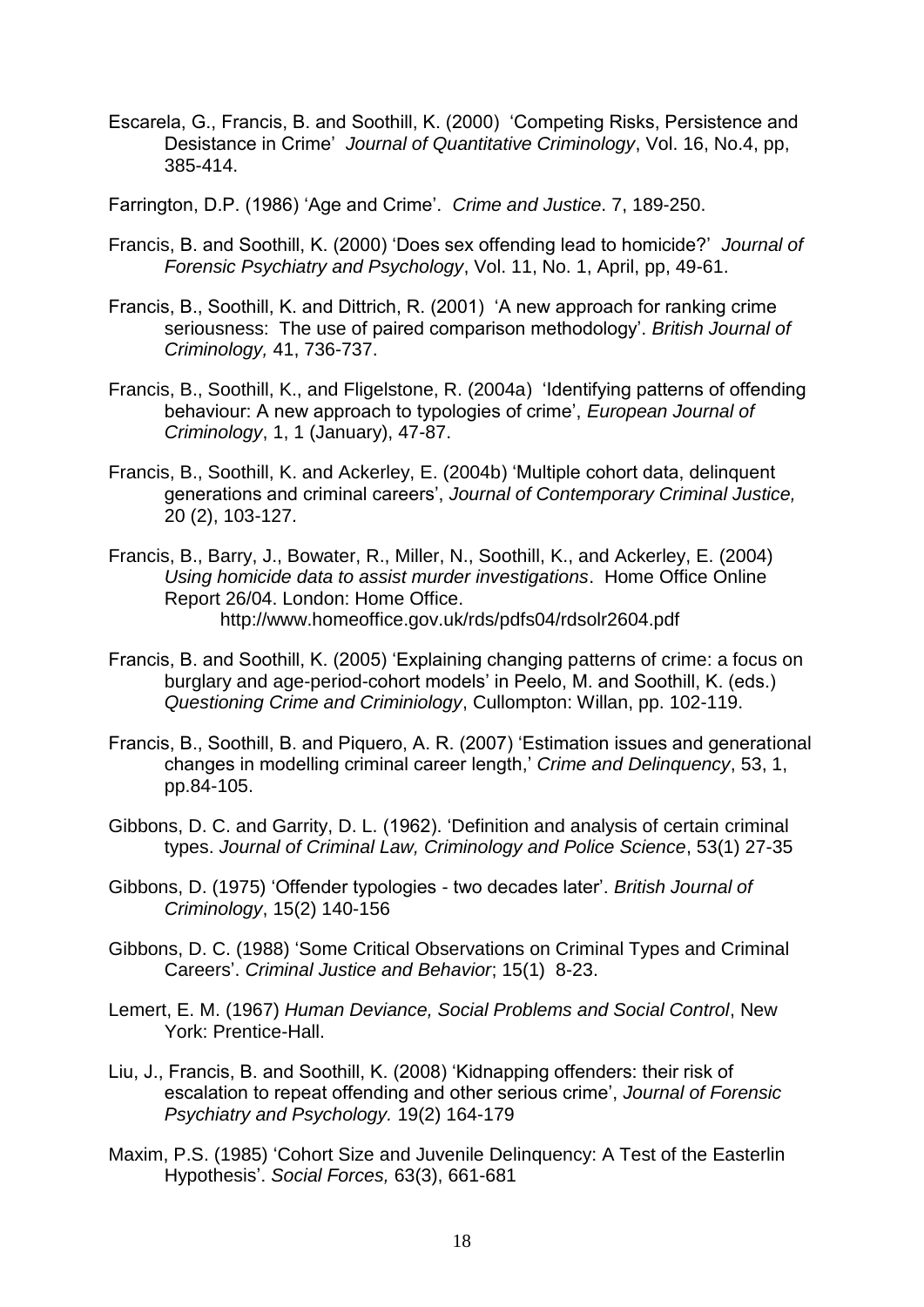- Moffitt, T. E. (1993). "Adolescence-Limited and Life-Course Persistent Antisocial Behavior: A Developmental Taxonomy." *Psychological Review* 100: 674-701
- Nagin, D. S. and Land. K.C. (1993). "Age, Criminal Careers, and Population Heterogeneity: Specification and Estimation of a Nonparametric, Mixed Poisson Model." *Criminology* 31: 327-362
- Peelo M, Francis B and Soothill K. (2004) "Newspaper reporting and the public construction of homicide", *British Journal of Criminology,* 44 (2): 256-275.
- Pullum, T. W (1977). "Parameterizing Age, Period and Cohort Effects: An Application to U.S. Delinquency Rates 1964-1973." In K. F. Schuessler (ed.), *Sociological Methodology* 1978. Jossey-Bass.
- Robertson C and Boyle P. (1992). Age-period-cohort models: A comparison of methods. In: Fahrmeir L, Francis B, Gilchrist R, Tutz G. *Advances in GLIM and Statistical Modelling*. Basel: Springer.
- Rose, G. (1968). The artificial delinquent generation. *Journal of Criminal Law, Criminology and Police Science*, 59, 370-385.
- Sampson, R.J. and Laub, J.H. (1993) *Crime in the Making: Pathways and turning points through life*. Harvard University Press :Cambridge MA
- Smith, D. J. (2002) 'Crime and the life course' in Maguire, M., Morgan, R. and Reiner, R. (eds.) *The Oxford Handbook of Criminology.* Oxford: Oxford University Press.
- Soothill, K., Ackerley, E. and Francis, B. (1997) "The value of finding employment for white-collar ex-offenders: A twenty-year criminological follow-up"*, British Journal of Criminolog*y, Vol. 37, No. 4, pp. 582-592.
- Soothill, K. and Francis, B. (1997) "Sexual reconvictions and the Sex Offenders Act 1997", *New Law Journal*, Vol. 147, No. 6806 (5 September) pp. 1285-1286 *and* Vol. 147, No. 6807 (12 September) pp. 1324-1325.
- Soothill, K., Francis, B., and Ackerley, E. (1998), "Paedophilia and Paedophiles: What is it and who are they?" *New Law Journal*, Vol. 148, No. 6844, pp. 882- 883.
- Soothill, K. and Francis, B. (1999) "Reviewing the pantheon of sexual offending", *Amicus Curiae: Journal of the Society for Advanced Legal Studies*. Issue 17, pp. 4-8.
- Soothill, K., Francis, B. and Escarela, G. (1999a) "White-collars and black sheep: a twenty-year criminological follow-up of white-collar ex-offenders", *Australian and New Zealand Journal of Criminology*, Vol. 32, No. 3.
- Soothill, K., Francis, B., Ackerley, E., and Collett, S. (1999b) *Homicide in Britain: A Comparative Study of Rates in Scotland and England & Wales*. Edinburgh: Scottish Executive.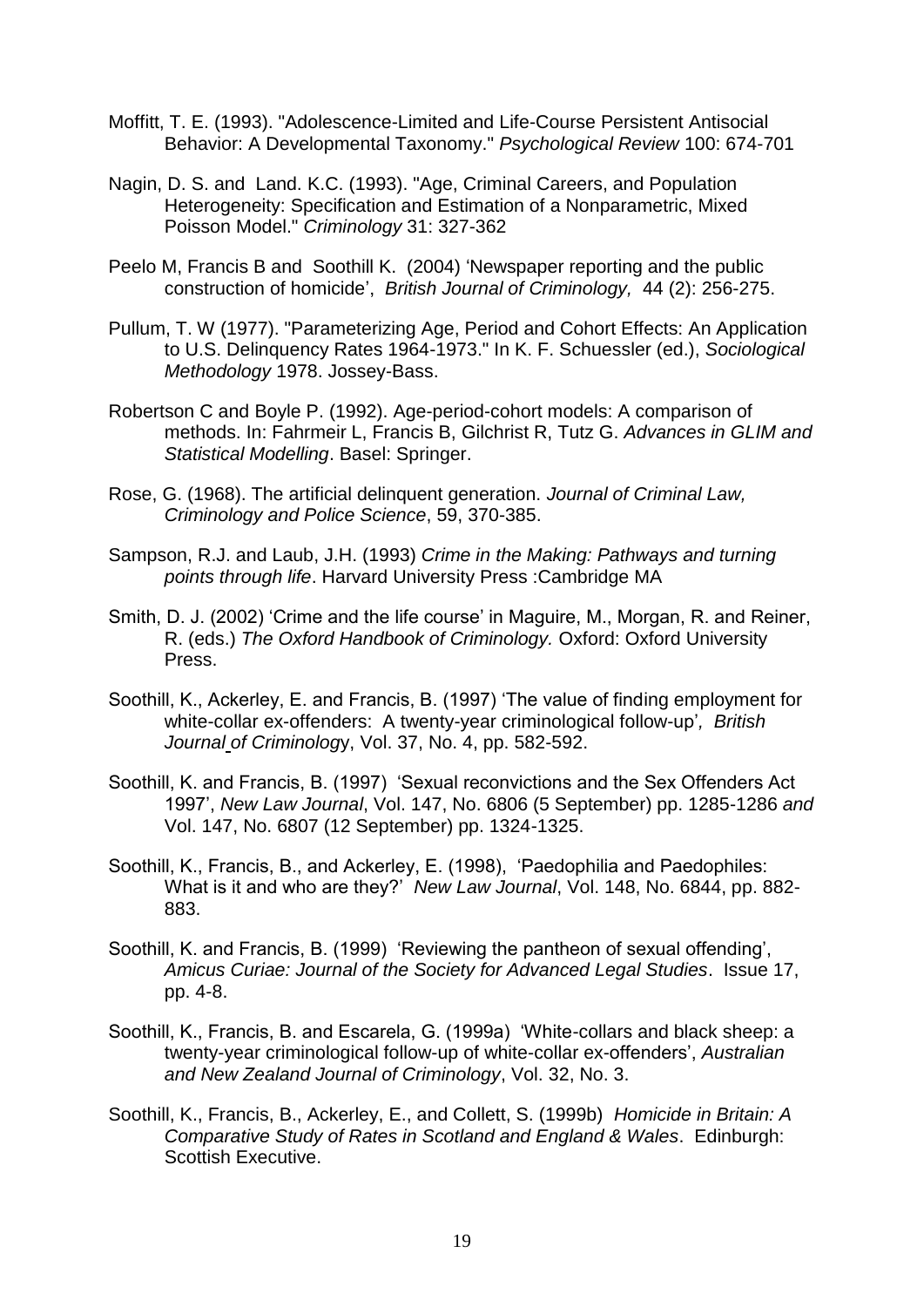- Soothill, K., Francis, B., Sanderson, B. and Ackerley, E. (2000) "Sex Offenders: Specialists, Generalists – or Both?" *British Journal of Criminology*, Vol. 40, pp. 56-67.
- Soothill, K. and Francis, B. (2002) "Moral panics and the aftermath: a study of incest", *Journal of Social Welfare and Family Law*, **24**(1), 1-17.
- Soothill, K., Francis, B. and Fligelstone, R. (2002a) *Patterns of Offending Behaviour: A New Approach.* Home Office Research Findings, No.171, London: Home Office. Full report at [www.homeoffice.gov.uk/rds](http://www.homeoffice.gov.uk/rds)
- Soothill, K. Francis, B. Ackerley, E. (2002b) "Exploring the relationship between homicide and levels of violence in Great Britain", *Security Journal*. 15 (3).
- Soothill, K., Peelo, M., Francis, B., Pearson, J., and Ackerley, E. (2002c) "Homicide and the media: identifying the top cases in *The Times*", *Howard Journal of Criminal Justice,* 41, 5, December, 401-421.
- Soothill, K., Francis, B., Ackerley, E. and Fligelstone, R.. (2002d) *Murder and serious sexual assault: What criminal histories can reveal about future serious offending.* London: Home Office.
- Soothill K, Ackerley, E, Francis B.(2003)'The persistent offenders debate: A focus on temporal changes'. *Criminal Justice,* 3(4), 389-412.
- Soothill K, Ackerley E, Francis B (2004a) "Profiles of crime recruitment Changing patterns over time", *British Journal of Criminology,* 44 (3): 401-418
- Soothill K, Ackerley E, Francis B (2004b) The criminal careers of arsonists. *Medicine Science and the Law* 44 (1): 27-40.
- Soothill, K., Francis, B., and Ackerley, E. (2004c) "Perjury and false statements: a criminal profile of persons convicted, 1979-2001", *Criminal Law Review*, November, 926-935.
- Soothill, K., Harman, J., Francis, B., and Kirby, S. (2005a) "Identifying future repeat danger from sexual offenders against children: a focus on those convicted and those strongly suspected of such crime", *Journal of Forensic Psychiatry and Psychology*, 16(2): 225-247.
- Soothill, K., Harman, J., Francis, B., and Kirby, S. (2005b) "What is the future repeat danger from sexual offenders against children? Implications for policing." *The Police Journal.,* 78, 1, 37-45.
- Soothill, K., Francis, B. and Ackerley, E. (2007) "Kidnapping: A Criminal Profile of Persons Convicted 1979-2001,"*Behavioral Sciences and the Law,* 25, pp.69- 84.
- Soothill, K., Francis, B., Ackerley, E. and Humphreys, L. (2008) "Changing patterns of offending behaviour among young adults", *British Journal of Criminology.* 48(1):75-95